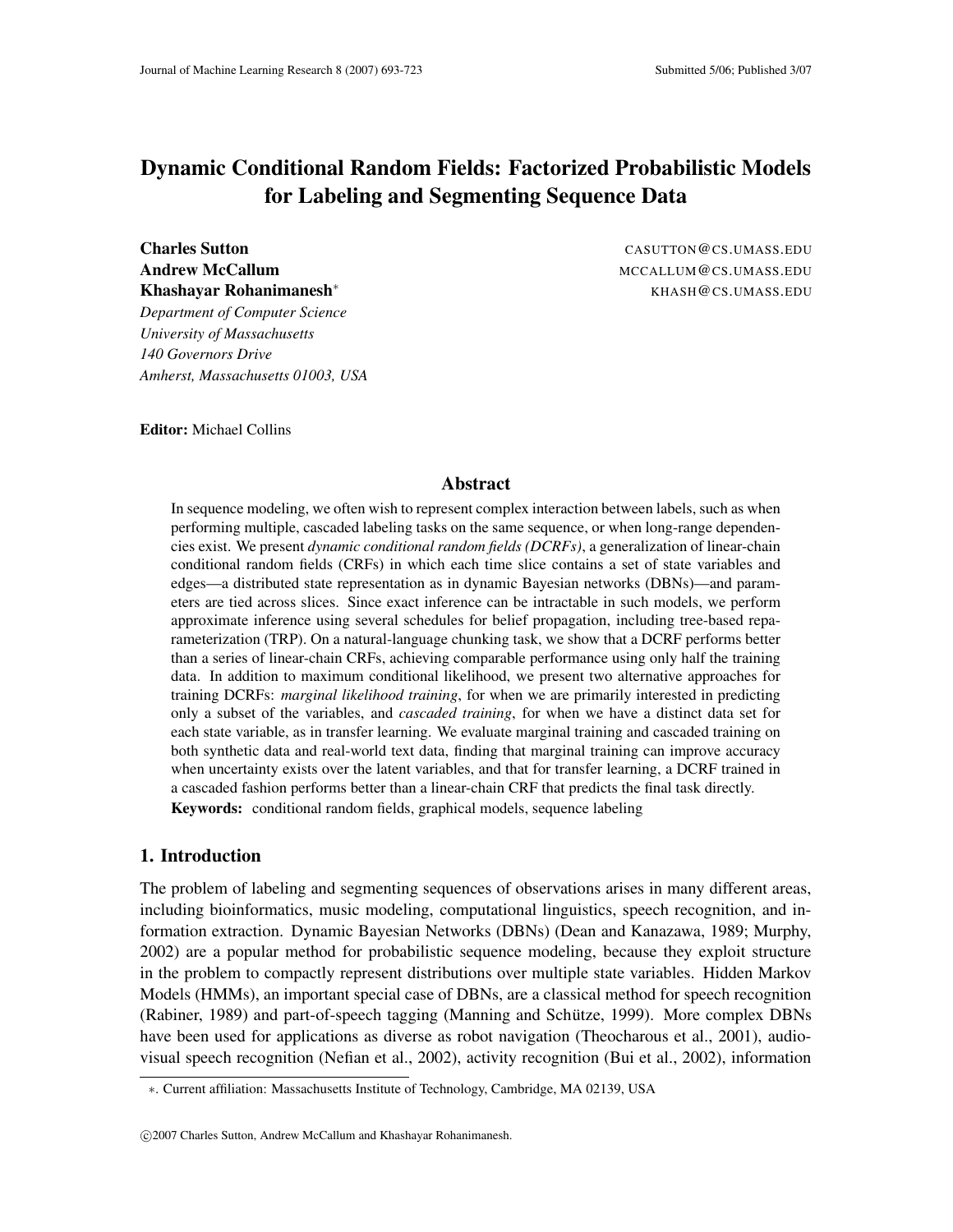extraction (Skounakis et al., 2003; Peshkin and Pfeffer, 2003), and automatic speech recognition (Bilmes, 2003).

DBNs are typically trained to maximize the joint probability distribution  $p(\mathbf{y},\mathbf{x})$  of a set of observation sequences **x** and labels **y**. However, when the task does not require the ability to generate **x**, such as in segmenting and labeling, modeling the joint distribution is a waste of modeling effort. Furthermore, generative models often must make problematic independence assumptions among the observed nodes in order to achieve tractability. In modeling natural language, for example, we may wish to use features of a word such as its identity, capitalization, prefixes and suffixes, neighboring words, membership in domain-specific lexicons, and category in semantic databases like WordNet—features which have complex interdependencies. Generative models that represent these interdependencies are in general intractable; but omitting such features or modeling them as independent has been shown to hurt accuracy (McCallum et al., 2000).

A solution to this problem is to model instead the conditional probability distribution  $p(y|x)$ . The random vector **x** can include arbitrary, non-independent, domain-specific feature variables. Because the model is conditional, the dependencies among the features in **x** do not need to be explicitly represented. Conditionally-trained models have been shown to perform better than generativelytrained models on many tasks, including document classification (Taskar et al., 2002), part-ofspeech tagging (Ratnaparkhi, 1996), extraction of data from tables (Pinto et al., 2003), segmentation of FAQ lists (McCallum et al., 2000), and noun-phrase segmentation (Sha and Pereira, 2003).

Conditional random fields (CRFs) (Lafferty et al., 2001; Sutton and McCallum, 2006) are undirected graphical models of the conditional distribution  $p(\mathbf{v}|\mathbf{x})$ . Early work on CRFs focused on the linear-chain structure (depicted in Figure 1) in which a first-order Markov assumption is made among labels. This model structure is analogous to conditionally-trained HMMs, and has efficient exact inference algorithms. Often, however, we wish to represent more complex interaction between labels—for example, when longer-range dependencies exist between labels, when the state can be naturally represented as a vector of variables, or when performing multiple cascaded labeling tasks on the same input sequence.

In this paper, we introduce *dynamic CRFs (DCRFs)*, which are a generalization of linear-chain CRFs that repeat structure and parameters over a sequence of state vectors. This allows us to both represent distributed hidden state and complex interaction among labels, as in DBNs, and to use rich, overlapping feature sets, as in conditional models. For example, the factorial structure in Figure 1(b), which we call a *factorial CRF (FCRF)*, includes links between cotemporal labels, explicitly modeling limited probabilistic dependencies between two different label sequences. Other types of DCRFs can model higher-order Markov dependence between labels (Figure 2), or incorporate a fixed-size memory. For example, a DCRF for part-of-speech tagging could include for each word a hidden state that is true if any previous word has been tagged as a verb.

Any DCRF with multiple state variables can be collapsed into a linear-chain CRF whose state space is the cross-product of the outcomes of the original state variables. However, such a linearchain CRF needs exponentially many parameters in the number of variables. Like DBNs, DCRFs represent the joint distribution with fewer parameters by exploiting conditional independence relations.

In natural-language processing, DCRFs are especially attractive because they are a probabilistic generalization of cascaded, weighted finite-state transducers (Mohri et al., 2002). In general, many sequence-processing problems are traditionally solved by chaining errorful subtasks, such as chains of finite state transducers. In such an approach, however, errors early in processing nearly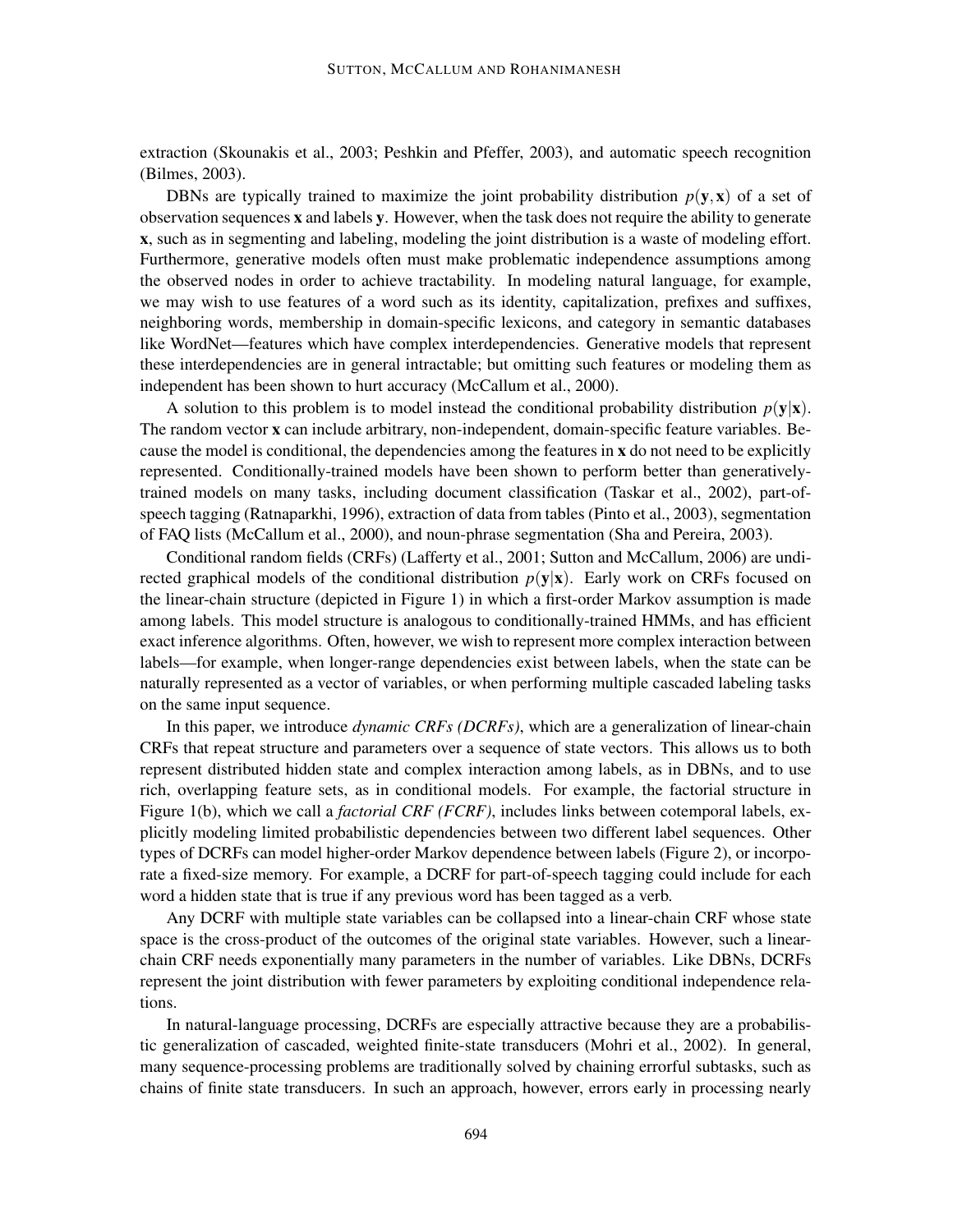always cascade through the chain, causing errors in the final output. This problem can be solved by jointly representing the subtasks in a single graphical model, both explicitly representing their dependence, and preserving uncertainty between them. DCRFs can represent dependence between subtasks solved using finite-state transducers, such as phonological and morphological analysis, POS tagging, shallow parsing, and information extraction.

More specifically, in information extraction and data mining, McCallum and Jensen (2003) argue that the same kind of probabilistic unification can potentially be useful, because in many cases, we wish to mine a database that has been extracted from raw text. A unified probabilistic model for extraction and mining can allow data mining to take into account the uncertainty in the extraction, and allow extraction to benefit from emerging patterns produced by data mining. The applications here, in which DCRFs are used to jointly perform multiple sequence labeling tasks, can be viewed as an initial step toward that goal.

In this paper, we evaluate DCRFs on several natural-language processing tasks. First, a factorial CRF that learns to jointly predict parts of speech and segment noun phrases performs better than cascaded models that perform the two tasks in sequence. Also, we compare several schedules for belief propagation, showing that although exact inference is feasible, on this task approximate inference has lower total training time with no loss in testing accuracy.

In addition to conditional maximum likelihood training, we present two alternative training methods for DCRFs: *marginal training* and *cascaded training*. First, in some situations, we are primarily interested in predicting a few output variables **y**, and the other output variables **w** are included only to help in modeling **y**. For example, part-of-speech labels are usually never interesting in themselves, but rather are used to aid prediction of some higher level task. Training to maximize the joint conditional likelihood  $p(\mathbf{y}, \mathbf{w}|\mathbf{x})$  may then be inappropriate, because it may be forced to trade off accuracy among the **y**, which we are primarily interested in, to obtain higher accuracy among **w**, which we do not care about. For such situations, we explore the idea of training a DCRF by the marginal likelihood  $\log p(\mathbf{y}|\mathbf{x}) = \log \sum_{\mathbf{w}} p(\mathbf{y}, \mathbf{w}|\mathbf{x})$ . On a natural-language chunking task, marginal training leads to a slight but not significant increase in accuracy on **y**. We explain this unexpected result by further exploration on synthetic data, where we find that marginal training tends to improve performance most when the model has large uncertainty among the **y** labels, which is not the case in the chunking task.

Second, in other situations, a single fully-labeled data set is not available, and instead the outputs are partitioned into sets  $(\mathbf{y}_0, \mathbf{y}_1, \dots, \mathbf{y}_\ell)$ , and we have one data set  $D_0$  labeled for  $\mathbf{y}_0$ , another data set *D*<sup>1</sup> labeled for **y**1, and so on. For example, this can be the case in *transfer learning*, in which we wish to use previous learning problems (that is, **y**<sub>0</sub>, **y**<sub>1</sub>, . . . , **y**<sub>ℓ−1</sub>) to improve performance on a new task **y**<sup>ℓ</sup> . To train a DCRF without a single fully-labeled training set, we propose a *cascaded training* procedure, in which first we train a CRF  $p_0$  to predict  $y_0$  on  $D_0$ , then we annotate  $D_1$  with the most likely prediction from  $p_0$ , then we train a CRF  $p_1$  on  $p(y_1|y_0, x)$ , and finally, at test time, perform inference jointly in the resulting DCRF. Compared to other work in transfer learning, an interesting aspect of this approach is that the model includes no shared latent structure between subtasks; rather, the probabilistic dependence between tasks is modeled directly. On a benchmark information extraction task, we show that a DCRF trained in a cascaded fashion performs better than a linear-chain CRF on the target task.

The rest of the paper is structured as follows. In Section 2, we describe the general framework of CRFs. Then, in Section 3, we define DCRFs, and explain methods for approximate inference and parameter estimation, including exact conditional maximum likelihood (Section 3.3.1), approximate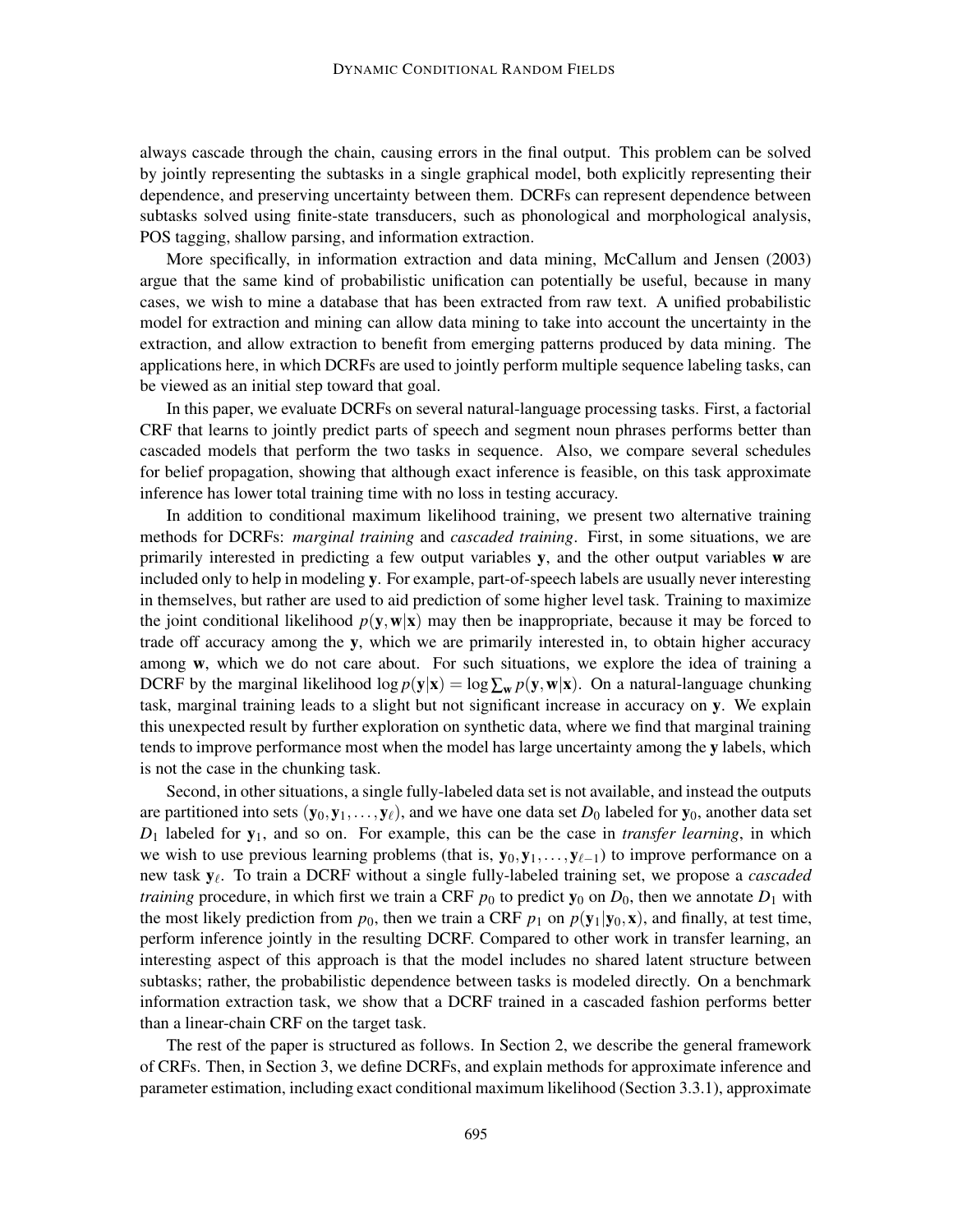

Figure 1: Graphical representation of (a) linear-chain CRF, and (b) factorial CRF. Although the hidden nodes can depend on observations at any time step, for clarity we have shown links only to observations at the same time step.

parameter estimation using BP (Section 3.3.2), and cascaded parameter estimation (Section 3.3.3). Then, in Section 3.4, we describe inference and parameter estimation in marginal DCRFs. In Section 4, we present the experimental results, including evaluation of factorial CRFs on noun-phrase chunking (Section 4.1), comparison of BP schedules in FCRFs (Section 4.2), evaluation of marginal DCRFs on both the chunking data and synthetic data (Section 4.3), and cascaded training of DCRFs for transfer learning (Section 4.4). Finally, in Section 5 and Section 6, we present related work and conclude.

# **2. Conditional Random Fields (CRFs)**

*Conditional random fields* (CRFs) (Lafferty et al., 2001; Sutton and McCallum, 2006) are conditional probability distributions that factorize according to an undirected model. CRFs are defined as follows. Let **y** be a set of output variables that we wish to predict, and **x** be a set of input variables that are observed. For example, in natural language processing, **x** may be a sequence of words  $\mathbf{x} = \{x_t\}$  for  $t = 1, \ldots, T$  and  $\mathbf{y} = \{y_t\}$  a sequence of labels. Let *G* be a factor graph over **y** and **x** with factors  $C = {\Phi_c(\mathbf{y}_c, \mathbf{x}_c)}$ , where  $\mathbf{x}_c$  is the set of input variables that are arguments to the local function  $\Phi_c$ , and similarly for  $\mathbf{y}_c$ . A *conditional random field* is a conditional distribution  $p_\Lambda$  that factorizes as

$$
p_{\Lambda}(\mathbf{y}|\mathbf{x}) = \frac{1}{Z(\mathbf{x})} \prod_{c \in C} \Phi_c(\mathbf{y}_c, \mathbf{x}_c),
$$

where  $Z(\mathbf{x}) = \sum_{\mathbf{v}} \prod_{c \in C} \Phi_c(\mathbf{y}_c, \mathbf{x}_c)$  is a normalization factor over all state sequences for the sequence **x**. We assume the potentials factorize according to a set of features  $\{f_k\}$ , as

$$
\Phi_c(\mathbf{y}_c,\mathbf{x}_c)=\exp\left(\sum_k \lambda_k f_k(\mathbf{y}_c,\mathbf{x}_c)\right),\,
$$

so that the family of distributions  $\{p_{\Lambda}\}\$ is an exponential family. In this paper, we shall assume that the features are given and fixed. The model parameters are a set of real weights  $\Lambda = {\lambda_k}$ , one weight for each feature.

Many previous applications use the *linear-chain CRF*, in which a first-order Markov assumption is made on the hidden variables. A graphical model for this is shown in Figure 1. In this case, the cliques of the conditional model are the nodes and edges, so that there are feature functions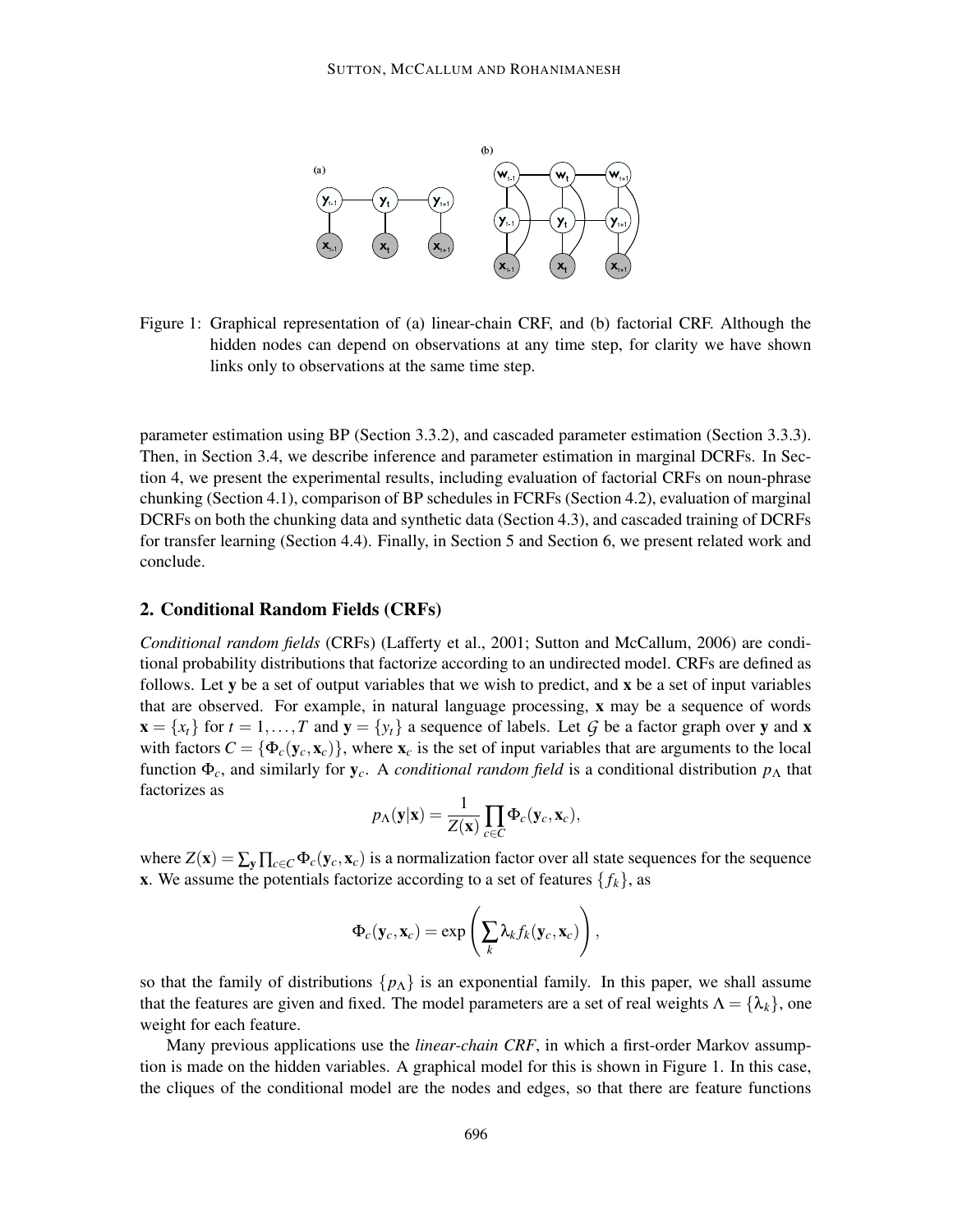

Figure 2: Examples of DCRFs. The dashed lines indicate the boundary between time steps. The input variables **x** are not shown.

 $f_k(y_{t-1}, y_t, \mathbf{x}, t)$  for each label transition. (Here we write the feature functions as potentially depending on the entire input sequence.) Feature functions can be arbitrary. For example, a feature function  $f_k(y_{t-1}, y_t, \mathbf{x}, t)$  could be a binary test that has value 1 if and only if  $y_{t-1}$  has the label "*adjective*",  $y_t$ has the label "*proper noun*", and *x<sup>t</sup>* begins with a capital letter.

# **3. Dynamic CRFs**

In this section, we define dynamic CRFs (Section 3.1) and describe methods for inference (Section 3.2) and parameter estimation (Section 3.3).

#### **3.1 Model Representation**

A dynamic CRF (DCRF) is a conditional distribution that factorizes according to an undirected graphical model whose structure and parameters are repeated over a sequence. As with a DBN, a DCRF can be specified by a template that gives the graphical structure, features, and weights for two time slices, which can then be unrolled given an input **x**. The same set of features and weights is used at each sequence position, so that the parameters are tied across the network. Several example templates are given in Figure 2.

Now we give a formal description of the unrolling process. Let  $y = \{y_1 \dots y_T\}$  be a sequence of random vectors  $y_i = (y_{i1} \dots y_{im})$ , where  $y_i$  is the state vector at time *i*, and  $y_{ij}$  is the value of variable *j* at time *i*. To give the likelihood equation for arbitrary DCRFs, we require a way to describe a clique in the unrolled graph independent of its position in the sequence. For this purpose we introduce the concept of a *clique index*. Given a time *t*, we can denote any variable  $y_{ij}$  in  $y$  by two integers: its index *j* in the state vector  $y_i$ , and its time offset  $\Delta t = i - t$ . We will call a set  $c = \{(\Delta t, j)\}\$  of such pairs a clique index, which denotes a set of variables  $y_{t,c}$  by  $y_{t,c} \equiv \{y_{t+\Delta t,j} | (\Delta t, j) \in c\}$ . That is,  $y_{t,c}$ is the set of variables in the unrolled version of clique index *c* at time *t*.

Now we can formally define DCRFs:

**Definition 1** Let C be a set of clique indices,  $F = \{f_k(\mathbf{y}_{t,c}, \mathbf{x}, t)\}\$ be a set of feature functions and  $\Lambda = {\lambda_k}$  *be a set of real-valued weights. Then the distribution p is a dynamic conditional random*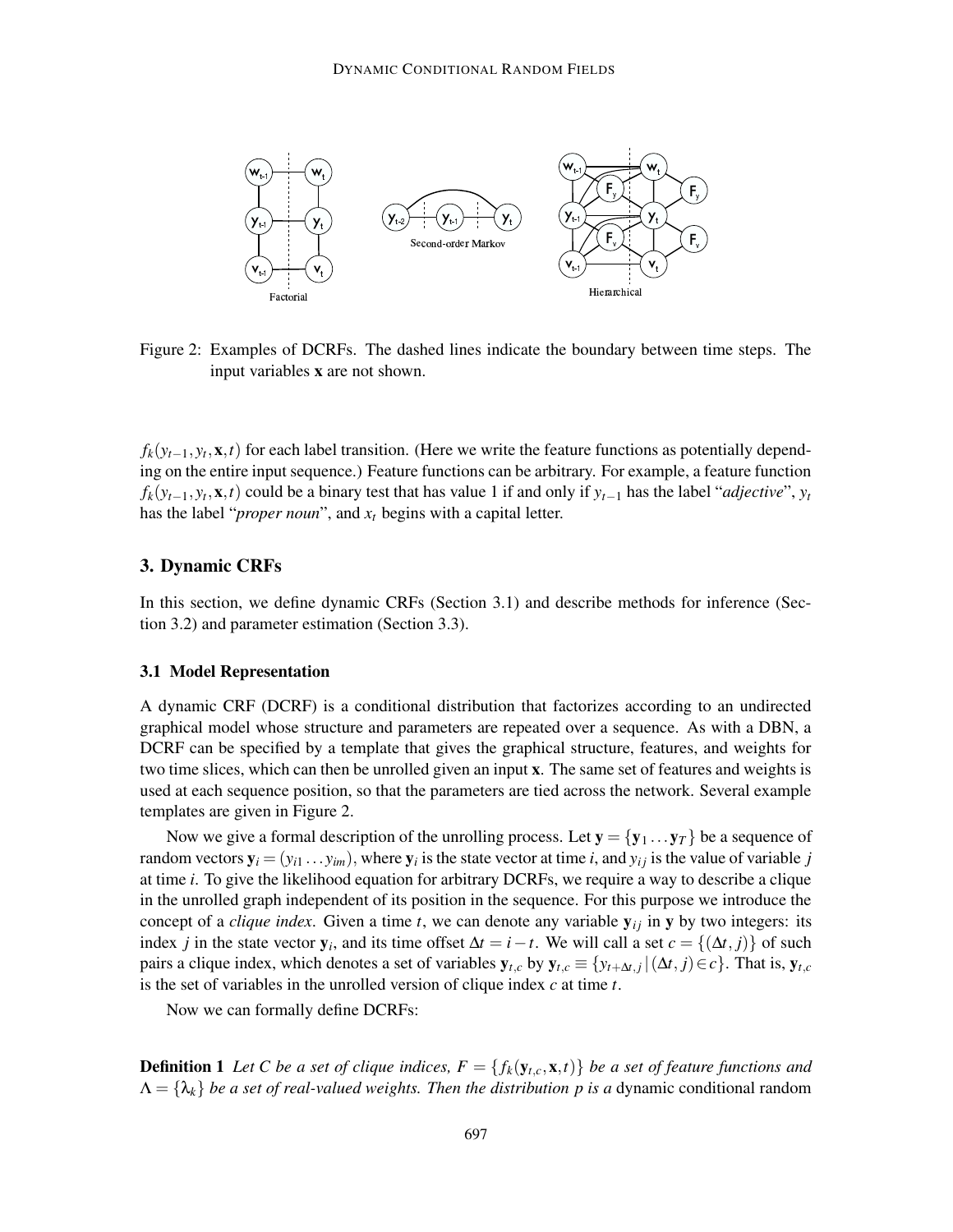field *if and only if*

$$
p(\mathbf{y}|\mathbf{x}) = \frac{1}{Z(\mathbf{x})} \prod_t \prod_{c \in C} \exp \left( \sum_k \lambda_k f_k(\mathbf{y}_{t,c}, \mathbf{x}, t) \right)
$$

*where*  $Z(\mathbf{x}) = \sum_{\mathbf{v}} \prod_t \prod_{c \in C} \exp(\sum_k \lambda_k f_k(\mathbf{y}_{t,c}, \mathbf{x}, t))$  *is the partition function.* 

Although we define a DCRF has having the same set of features for all of its cliques, in practice we choose each feature function  $f_k$  so that it is non-zero only on cliques with some particular index  $c_k$ . Thus, we will sometimes think of each clique index has having its own set of features and weights, and speak of  $f_k$  and  $\lambda_k$  as having an associated clique index  $c_k$ .

DCRFs generalize not only linear-chain CRFs, but more complicated structures as well. For example, in this paper, we use a *factorial CRF (FCRF)*, which has linear chains of labels, with connections between cotemporal labels. We name these after factorial HMMs (Ghahramani and Jordan, 1997). Figure 1(b) shows an unrolled factorial CRF. Consider an FCRF with *L* chains, where  $Y_{\ell,t}$  is the variable in chain  $\ell$  at time  $t$ . The clique indices for this DCRF are of the form  $\{(0,\ell),(1,\ell)\}\$  for each of the within-chain edges and  $\{(0,\ell),(0,\ell+1)\}\$  for each of the betweenchain edges. The FCRF *p* defines a distribution over output variables as:

$$
p(\mathbf{y}|\mathbf{x}) = \frac{1}{Z(\mathbf{x})} \left( \prod_{t=1}^{T-1} \prod_{\ell=1}^{L} \Phi_{\ell}(y_{\ell,t}, y_{\ell,t+1}, \mathbf{x}, t) \right) \left( \prod_{t=1}^{T} \prod_{\ell=1}^{L-1} \Psi_{\ell}(y_{\ell,t}, y_{\ell+1,t}, \mathbf{x}, t) \right),
$$

where  $\{\Phi_\ell\}$  are the factors over the within-chain edges,  $\{\Psi_\ell\}$  are the factors over the betweenchain edges, and  $Z(\mathbf{x})$  is the partition function. The factors are modeled using the features  $\{f_k\}$  and weights  $\{\lambda_k\}$  of *G* as:

$$
\Phi_{\ell}(y_{\ell,t}, y_{\ell,t+1}, \mathbf{x}, t) = \exp \left\{ \sum_{k} \lambda_{k} f_{k}(y_{\ell,t}, y_{\ell,t+1}, \mathbf{x}, t) \right\},
$$

$$
\Psi_{\ell}(y_{\ell,t}, y_{\ell+1,t}, \mathbf{x}, t) = \exp \left\{ \sum_{k} \lambda_{k} f_{k}(y_{\ell,t}, y_{\ell+1,t}, \mathbf{x}, t) \right\}.
$$

More complicated structures are also possible, such as second-order CRFs, and hierarchical CRFs, which are moralized versions of the hierarchical HMMs of Fine et al.  $(1998).$ <sup>1</sup> As in DBNs, this factorized structure can use many fewer parameters than the cross-product state space: even the two-level FCRF we discuss below uses less than an eighth of the parameters of the corresponding cross-product CRF.

## **3.2 Inference in DCRFs**

Inference in a DCRF can be done using any inference algorithm for undirected models. For an unlabeled sequence **x**, we typically wish to solve two inference problems: (a) computing the marginals  $p(\mathbf{y}_{t,c}|\mathbf{x})$  over all cliques  $\mathbf{y}_{t,c}$ , and (b) computing the Viterbi decoding  $\mathbf{y}^* = \arg \max_{\mathbf{y}} p(\mathbf{y}|\mathbf{x})$ . The Viterbi decoding can be used to label a new sequence, and marginal computation is used for parameter estimation (Section 3.3).

If the number of states is not large, the simplest approach is to form a linear chain whose output space is the cross-product of the original DCRF outputs, and then perform forward-backward. In

<sup>1.</sup> Hierarchical HMMs were shown to be DBNs by Murphy and Paskin (2001).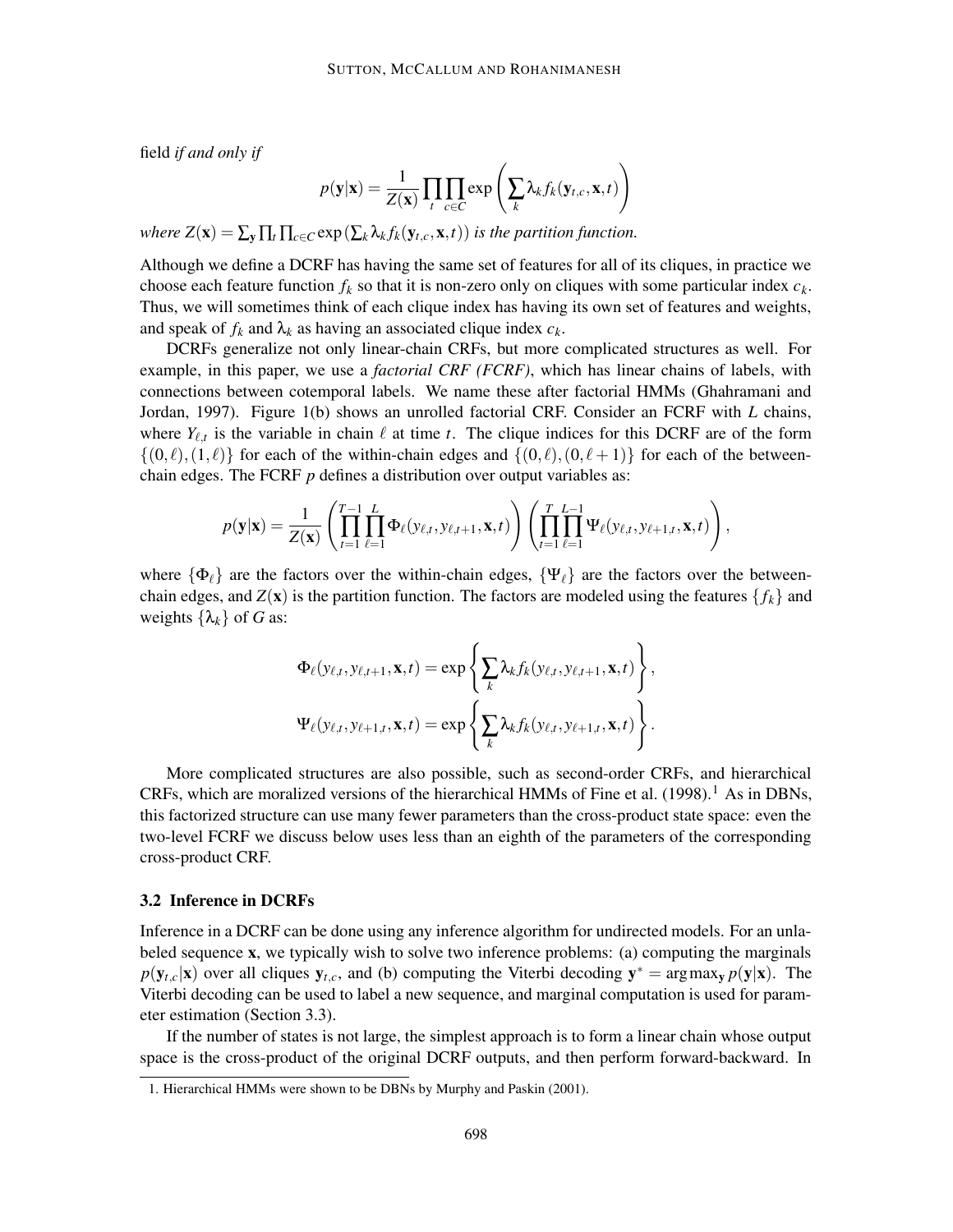other words, a DCRF can always be viewed as a linear-chain CRF whose feature functions take a special form, analogous to the relationship between generative DBNs and HMMs. The crossproduct space is often very large, however, in which case this approach is infeasible. Alternatively, one can perform exact inference by applying the junction tree algorithm to the unrolled DCRF, or by using the special-purpose inference algorithms that have been designed for DBNs (Murphy, 2002), which can avoid storing the full unrolled graph.

In complex DCRFs, though, exact inference can still be expensive, making approximate methods necessary. Furthermore, because marginal computation is needed during training, inference must be efficient so that we can use large training sets even if there are many labels. The largest experiment reported here required computing pairwise marginals in 866,792 different graphical models: one for each training example in each iteration of a convex optimization algorithm. In the remainder of the section, we describe approximate inference using loopy belief propagation (BP).

Although belief propagation is exact only in certain special cases, in practice it has been a successful approximate method for general graphical models (Murphy et al., 1999; Aji et al., 1998). For simplicity, we describe BP for a pairwise CRF with factors  $\{\Phi(x_u, x_v)\}\,$ , but the algorithm can be generalized to arbitrary factor graphs. Belief propagation algorithms iteratively update a vector  $\mathbf{m} = (m_u(x_v))$  of messages between pairs of vertices  $x_u$  and  $x_v$ . The update from  $x_u$  to  $x_v$  is given by:

$$
m_u(x_v) \leftarrow \sum_{x_u} \Phi(x_u, x_v) \prod_{x_t \neq x_v} m_t(x_u), \tag{1}
$$

where  $\Phi(x_u, x_v)$  is the potential on the edge  $(x_u, x_v)$ . Performing this update for one edge  $(x_u, x_v)$  in one direction is called *sending a message* from *x<sup>u</sup>* to *xv*. Given a message vector **m**, approximate marginals are computed as

$$
p(x_u,x_v) \leftarrow \kappa \Phi(x_u,x_v) \prod_{x_t \neq x_v} m_t(x_u) \prod_{x_w \neq x_u} m_w(x_v),
$$

where  $\kappa$  is a normalization constant.

At each iteration of belief propagation, messages can be sent in any order, and choosing a good schedule can affect how quickly the algorithm converges. We describe two schedules for belief propagation: tree-based and random. The tree-based schedule, also known as tree reparameterization (TRP) (Wainwright et al., 2001; Wainwright, 2002), propagates messages along a set of cross-cutting spanning trees of the original graph. At each iteration of TRP, a spanning tree  $\mathcal{T}^{(i)} \in \Upsilon$ is selected, and messages are sent in both directions along every edge in  $\mathcal{T}^{(i)}$ , which amounts to exact inference on  $\mathcal{T}^{(i)}$ . In general, trees may be selected from any set  $\Upsilon = \{ \mathcal{T} \}$  as long as the trees in Y cover the edge set of the original graph. In practice, we select trees randomly, but we select first edges that have never been used in any previous iteration.

The random schedule simply sends messages across all edges in random order. To improve convergence, we arbitrarily order each edge  $e_i = (s_i, t_i)$  and send all messages  $m_{s_i}(t_i)$  before any messages  $m_{t_i}(s_i)$ . Note that for a graph with *V* nodes and *E* edges, TRP sends  $O(V)$  messages per BP iteration, while the random schedule sends  $O(E)$  messages.

An alternative to schedule is a synchronous schedule, in which conceptually all messages are sent at the same time. In the tree-based and random schedules, once a message is updated, its new values are immediately available for other messages. In the synchronous schedule, on the other hand, when computing a message  $m_u^{(j)}(x_v)$  at iteration *j* of BP, the previous message values *m*<sup>(*j*−1)</sup>( $x_u$ ) are always used, even if an updated value  $m_t^{(j)}(x_u)$  has been computed. We do not report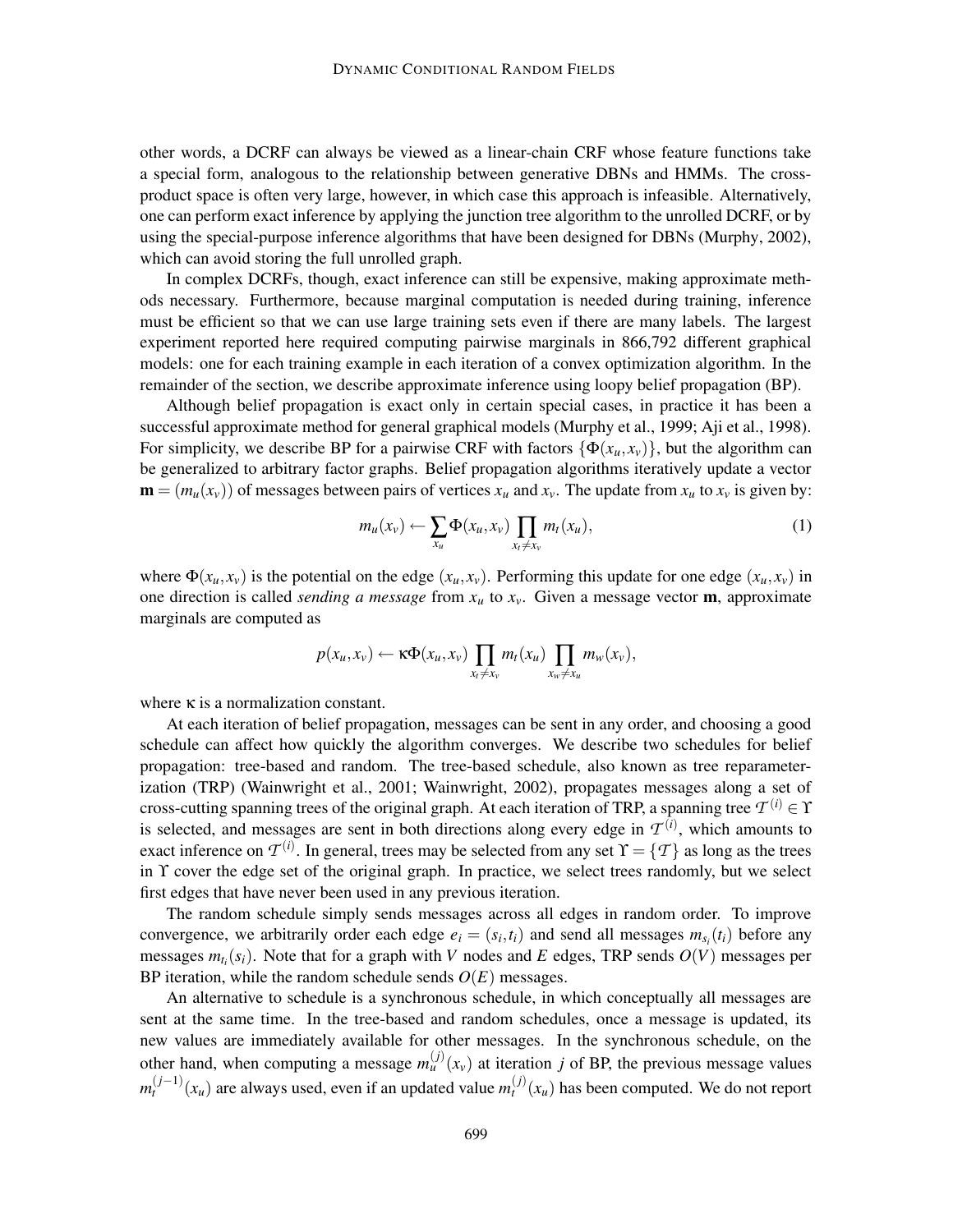results from the synchronous schedule in this paper, because preliminary experiments indicated that it requires many more iterations to converge than the other schedules.

Finally, dynamic schedules for BP (Elidan et al., 2006), which depend on the current message values during inference, have recently been shown to converge significantly faster than TRP on sufficiently difficult graphs, and may be preferable to TRP on certain DCRFs. We do not consider them in this paper, however.

To perform Viterbi decoding, we use the same propagation algorithms, except that the summation in Equation (1) is replaced by maximization.

## **3.3 Parameter Estimation in DCRFs**

In this section, we discuss exact parameter estimation (Section 3.3.1) and approximate parameter estimation using belief propagation (Section 3.3.2). Also, we introduce a novel approximate training procedure called cascaded training (Section 3.3.3).

## 3.3.1 EXACT PARAMETER ESTIMATION

The parameter estimation problem is to find a set of parameters  $\Lambda = {\lambda_k}$  given training data  $\mathcal{D} =$  $\{ {\bf x}^{(i)}, {\bf y}^{(i)} \}_{i=1}^N$ . More specifically, we optimize the conditional log-likelihood

$$
\mathcal{L}(\Lambda) = \sum_{i} \log p_{\Lambda}(\mathbf{y}^{(i)} | \mathbf{x}^{(i)}).
$$

The derivative of this with respect to a parameter  $\lambda_k$  associated with clique index *c* is

$$
\frac{\partial \mathcal{L}}{\partial \lambda_k} = \sum_i \sum_t f_k(\mathbf{y}_{t,c}^{(i)}, \mathbf{x}^{(i)}, t) - \sum_i \sum_t \sum_{\mathbf{y}_{t,c}} p_\Lambda(\mathbf{y}_{t,c} \mid \mathbf{x}^{(i)}) f_k(\mathbf{y}_{t,c}, \mathbf{x}^{(i)}, t).
$$
\n(2)

where  $y_{t,c}^{(i)}$  is the assignment to  $y_{t,c}$  in  $y^{(i)}$ , and  $y_{t,c}$  ranges over assignments to the clique *c*. Observe that it is the factor  $p_\Lambda(\mathbf{y}_{t,c} | \mathbf{x}^{(i)})$  that requires us to compute marginal probabilities in the unrolled DCRF.

To reduce overfitting, we define a prior  $p(\Lambda)$  over parameters, and optimize  $\log p(\Lambda|\mathcal{D}) =$  $\mathcal{L}(\Lambda)$  + log  $p(\Lambda)$ . We use a spherical Gaussian prior with mean  $\mu = 0$  and covariance matrix  $\Sigma = \sigma^2 I$ , so that the gradient becomes

$$
\frac{\partial p(\Lambda|\mathcal{D})}{\partial \lambda_k} = \frac{\partial \mathcal{L}}{\partial \lambda_k} - \frac{\lambda_k}{\sigma^2}.
$$

This corresponds to optimizing  $L(\Lambda)$  using  $\ell_2$  regularization. Other priors are possible, for example, an exponential prior, which corresponds to regularizing  $L(\Lambda)$  by an  $\ell_1$  norm.

The function  $\log p(\Lambda|\mathcal{D})$  is convex, and can be optimized by any number of techniques, as in other maximum-entropy models (Lafferty et al., 2001; Berger et al., 1996). For example, Newton's method achieves fast convergence, but requires computing the Hessian, which is expensive both because computing the individual second derivatives is expensive, and because the Hessian is of size  $K^2$ , where K is the number of parameters. Typically in text applications, the number of parameters can be anywhere from the tens of thousands to the millions, so that maintaining a full  $K \times K$  matrix is infeasible. Instead, we use quasi-Newton methods, which iteratively maintain an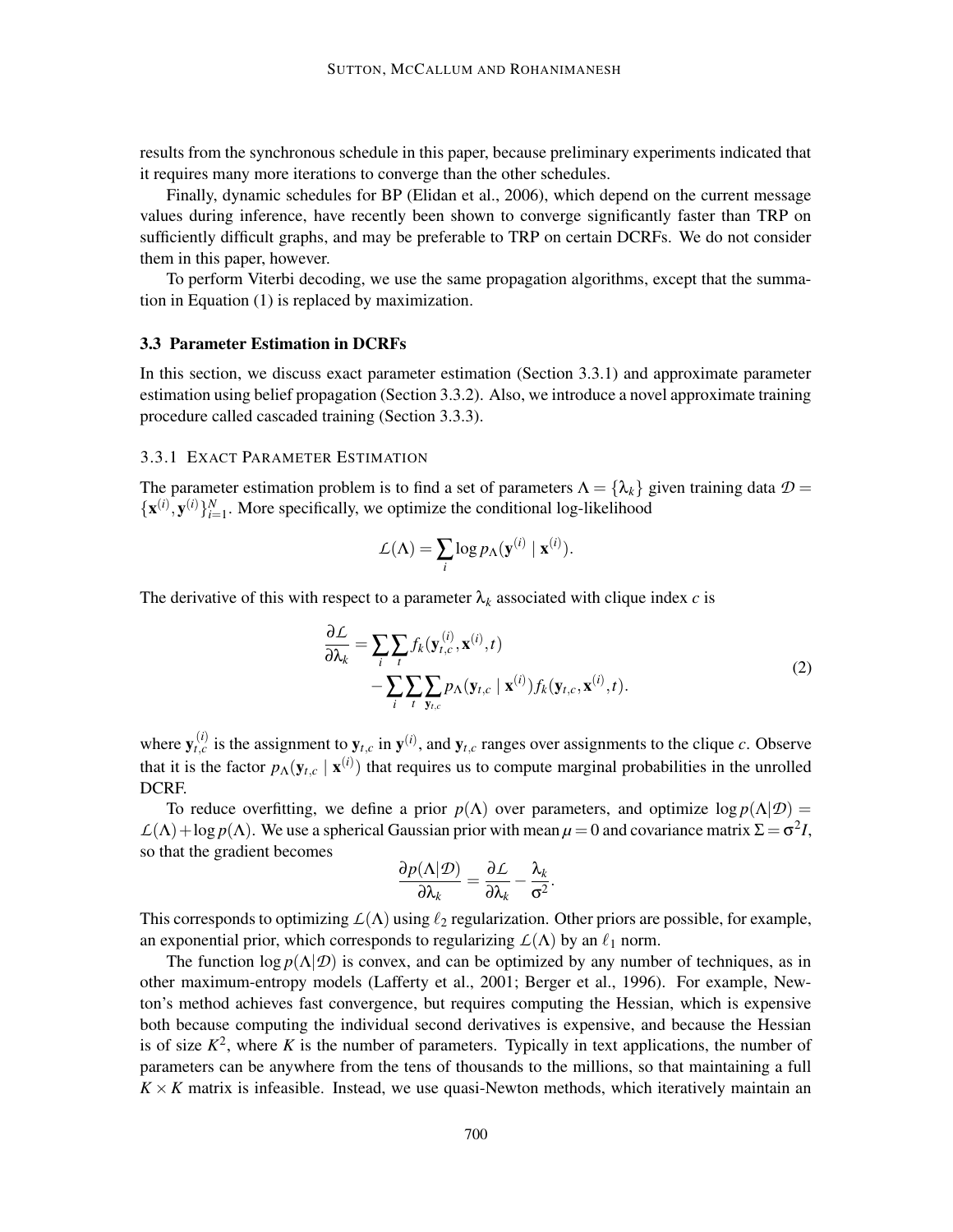approximation to the Hessian using only the gradient. But standard quasi-Newton methods, such as BFGS, also approximate the Hessian by a full  $K \times K$  matrix, which is too large. Therefore, we use a limited-memory version of BFGS, called L-BFGS (Nocedal and Wright, 1999), which approximates the Hessian in such a way that the full  $K \times K$  matrix is never calculated explicitly. L-BFGS has previously been shown to outperform other optimization algorithms for linear-chain CRFs (Sha and Pereira, 2003; Malouf, 2002; Wallach, 2002). In particular, iterative scaling algorithms such as GIS and IIS have been shown to be much slower than gradient-based algorithms such as L-BFGS or preconditioned conjugate gradient.

All of the methods we have described are batch methods, meaning that they examine all of the training data before making a gradient update. Recently, stochastic gradient methods, which make gradient updates based on small subsets of the data, have been shown to converge significantly faster for linear-chain CRFs (Vishwanathan et al., 2006). It is likely that stochastic gradient methods would perform similarly well for DCRFs, but we do not use them in the experiments reported here.

The discussion above was for the fully-observed case, where the training data include observed values for all variables in the model. If some nodes are unobserved, the optimization problem becomes more difficult, because the log likelihood is no longer convex in general. We describe this case in Section 3.4.1.

## 3.3.2 APPROXIMATE PARAMETER ESTIMATION USING BP

For models in which exact inference is infeasible, we use approximate inference during training. In Section 3.2, we discussed inference in DCRFs. In this section, we discuss additional issues that arise when using BP during training. First, to simplify notation in this section, we will write a DCRF as  $p(\mathbf{y}|\mathbf{x}) = Z(\mathbf{x})^{-1} \prod_t \prod_c \psi_{t,c}(\mathbf{y}_{t,c})$ , where each factor in the unrolled DCRF is defined as

$$
\Psi_{t,c}(\mathbf{y}_{t,c}) = \exp\left\{\sum_k \lambda_k f_k(\mathbf{y}_{t,c}, \mathbf{x}, t)\right\}.
$$

That is, we drop the dependence of the factors  $\{\Psi_{t,c}\}$  on **x**.

For approximate parameter estimation, the basic procedure is to optimize using the gradient (2) as described in the last section, but instead of running an exact inference algorithm on each training example to obtain marginal distributions  $p_\Lambda(\mathbf{y}_{t,c} | \mathbf{x}^{(i)})$ , we run BP on each training instance to obtain approximate factor beliefs  $b_{t,c}(\mathbf{y}_{t,c})$  for each clique  $\mathbf{y}_{t,c}$  and approximate node beliefs  $b_s(\mathbf{y}_s)$ for each output variable *s*.

Now, although BP provides approximate marginal distributions that allow calculating the gradient, there is still the issue of how to calculate an approximate likelihood. In particular, we need an approximate objective function whose gradient is equal to the approximate gradient we have just described. We use the approximate likelihood

$$
\hat{\ell}(\Lambda;\{b\}) = \sum_{i} \log \left[ \frac{\prod_{t} \prod_{c} b_{t,c}(\mathbf{y}_{t,c}^{(i)})}{\prod_{s} b_{s}(\mathbf{y}_{s}^{(i)})^{d_{s}-1}} \right],
$$
\n(3)

where *s* ranges over output variables (that is, components of  $y$ ), and  $d_s$  is the degree of *s* (that is, the number of factors  $\psi_{c,t}$  that depend on the variable *s*). In other words, we approximate the joint likelihood by the product over each clique's approximate belief, dividing by the node beliefs to avoid overcounting. In the remainder of this section, we justify this choice.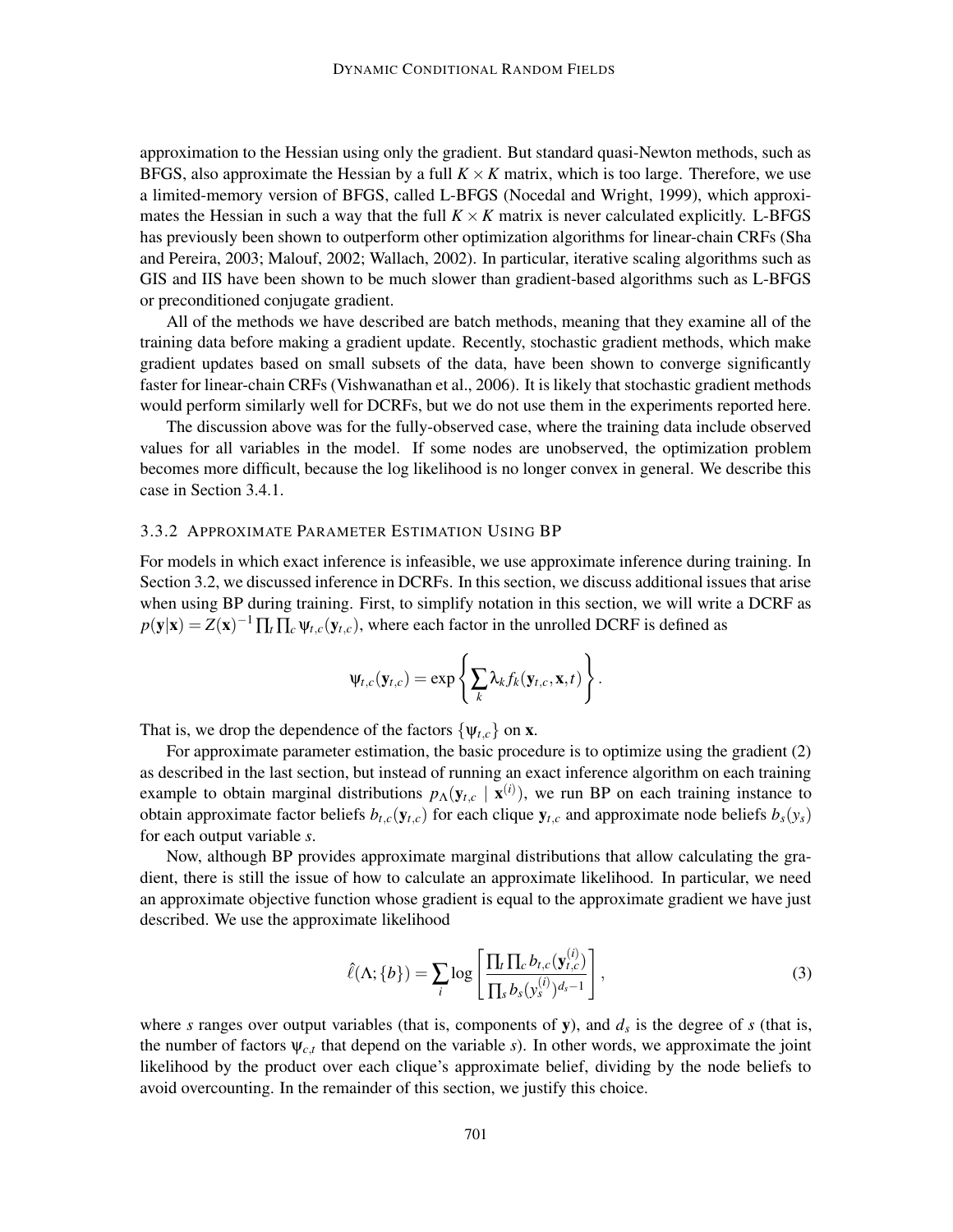BP can be viewed as attempting to solve an optimization problem over possible choices of marginal distributions, for a particular cost function called the *Bethe free energy*. More technically, it has been shown that fixed points of BP are stationary points of the Bethe free energy (for more details, see Yedidia et al., 2005), when minimized over locally-consistent beliefs. The Bethe energy is an approximation to another cost function, which Yedidia et al. call the Helmholtz free energy. Since the minimum Helmhotlz energy is exactly  $-\log Z(x)$ , we approximate  $-\log Z(x)$  by the minimizing value of the Bethe energy, that is:

$$
\ell_{\text{BETHE}}(\Lambda) = \sum_{i} \sum_{t} \sum_{c} \log \psi_{t,c}(\mathbf{y}_{t,c}) + \sum_{i} \min_{\{b\}} \mathcal{F}_{\text{BETHE}}(b), \tag{4}
$$

where  $\mathcal{F}_{\text{BETHE}}$  is the Bethe free energy, which is defined as

$$
\mathcal{F}_{\text{Berthe}}(b) = \sum_{t} \sum_{c} \sum_{\mathbf{y}_{t,c}} b_{t,c}(\mathbf{y}_{t,c}) \log \frac{b_{t,c}(\mathbf{y}_{t,c})}{\Psi_{t,c}(\mathbf{y}_{t,c})} - \sum_{s} (d_s - 1) \sum_{x_s} b_s(y_s) \log b_s(y_s).
$$

So approximate training with BP can be viewed as solving a saddlepoint problem of maximizing  $\ell_{\text{BETHE}}$  with respect to the model parameters and minimizing with respect to the beliefs  $b_{t,c}(\mathbf{y}_{t,c})$ . Approximate training using BP is just coordinate ascent: BP optimizes  $\ell_{\text{BerHE}}$  with respect to *b* for fixed  $\Lambda$ ; and a step along the gradient (2) optimizes  $\ell_{\text{BETHE}}$  with respect to  $\Lambda$  for fixed *b*. Taking the partial derivative of (4) with respect to a weight  $\lambda_k$ , we obtain the gradient (2) with marginal distributions replaced by beliefs, as desired.

To justify the approximate likelihood (3), we note that the Bethe free energy can be written a dual form, in which the variables are interpreted as log messages rather than beliefs. Details of this are presented by Minka (2001a, 2005). Substituting the Bethe dual problem into (4) and simplifying yields (3).

#### 3.3.3 CASCADED PARAMETER ESTIMATION

Joint maximum likelihood training assumes that we have access to data in which we have observed all of the variables. Sometimes this is not the case. One example is *transfer learning*, which is the general problem of using previous learning problems that a system has seen to aid its learning of new, related tasks. Usually in transfer learning, we have one data set labeled with the old task variables and one with the new task variables, but no data that is jointly labeled. In this section, we describe a cascaded parameter estimation procedure that can be applied when the data is not fully labeled.

For a factorial CRF with *N* levels, the basic idea is to train each level separately as if it were a linear-chain CRF, using the single-best prediction of the previous level as a feature. At the end, each set of individually-trained weights defines a pair of factors, which are simply multiplied together to form the full FCRF. The cascaded procedure is described formally in Algorithm 1. In this description, the two clique indices for each level  $\ell$  of the FCRF are denoted by  $c_{\ell}^{\text{w}}$  for the within-level cliques, with features  $f_{\ell,k}^{\mathbf{w}}(y_t^{\ell}, y_{t+1}^{\ell}, \mathbf{x}, t)$  and weights  $\Lambda_{\ell}^{\mathbf{w}}$ ; and another index  $c_{\ell}^{\mathbf{p}}$  for the between-level cliques, with features  $f_{\ell,k}^{\text{P}}(y_t^{\ell}, y_t^{\ell-1}, \mathbf{x}, t)$  and weights  $\Lambda_{\ell}^{\text{P}}$ .

For simplicity, we have presented cascaded training for factorial CRFs, but it can be generalized to other DCRF structures, as long as the DCRF templates can be partitioned in a way that respects the available labels. In Section 4.4, we evaluate cascaded training on a transfer learning problem.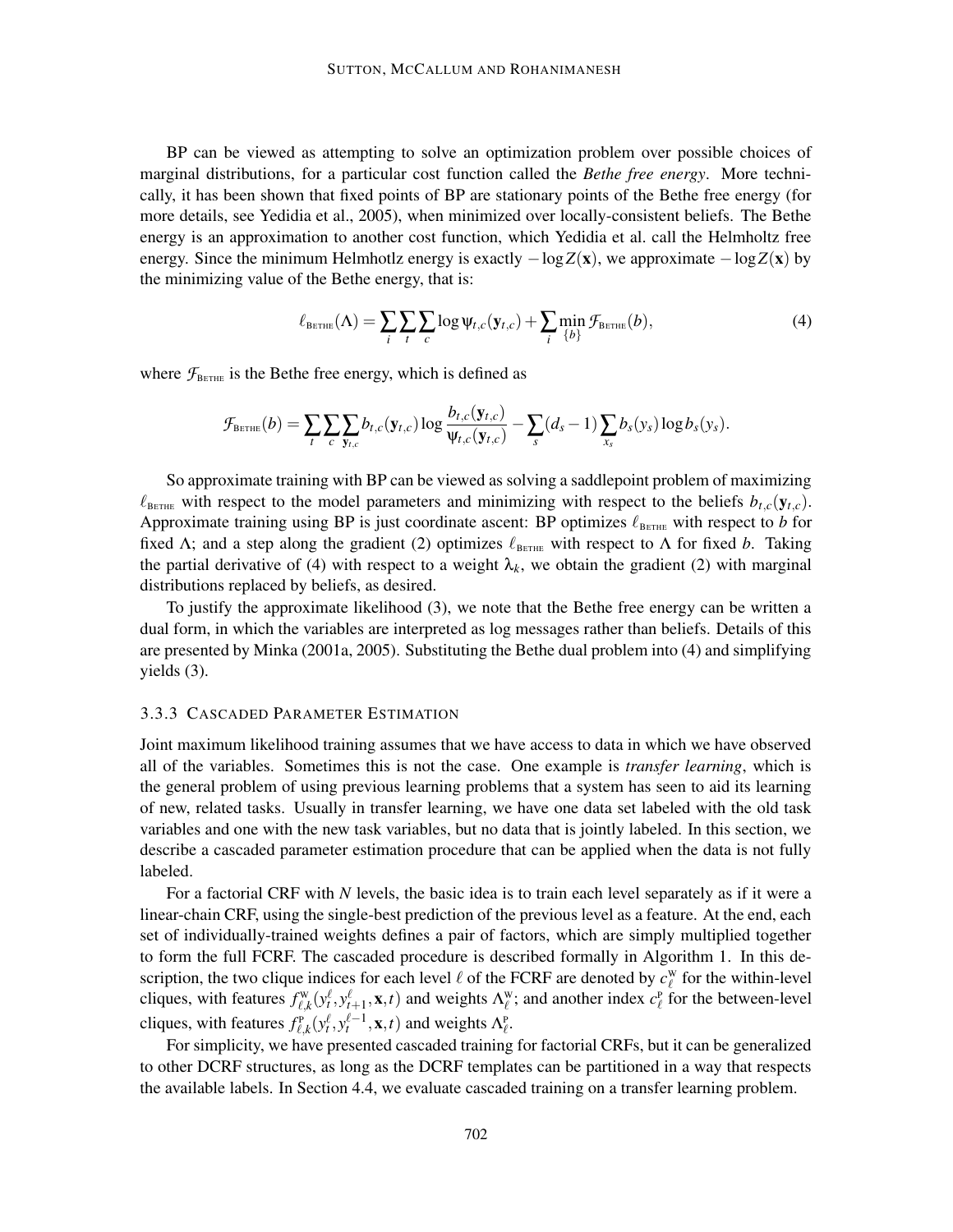**Algorithm 1** Cascaded training for Factorial CRFs

- 1: Train a linear-chain CRF on  $\log p(\mathbf{y}_0|\mathbf{x})$ , yielding weights  $\Lambda_0^w$ .
- 2: **for all** levels  $\ell$  **do**
- 3: Compute Viterbi labeling  $\mathbf{y}_{\ell-1}^* = \arg \max_{\mathbf{y}_{\ell-1}} p(\mathbf{y}_{\ell-1} | \mathbf{y}_{\ell-2}^*, \mathbf{x})$  for each training instance *i*.
- 4: Train a linear-chain CRF to maximize  $\log p(\mathbf{y}_{\ell}|\mathbf{y}_{\ell-1}^*, \mathbf{x})$ , yielding weights  $\Lambda_{\ell}^{\mathbf{w}}$  and  $\Lambda_{\ell}^{\mathbf{p}}$ .
- 5: **end for**
- 6: **return** factorial CRF defined as

$$
p(\mathbf{y}|\mathbf{x}) \propto \prod_{\ell=0}^{N} \prod_{t=1}^{T} \Psi^{\mathbf{w}}(y_t^{\ell}, y_{t+1}^{\ell}, \mathbf{x}, t) \Psi^{\mathbf{p}}(y_t^{\ell}, y_t^{\ell-1}, \mathbf{x}, t)
$$

where

$$
\Psi^{\mathbf{w}}(y_t^{\ell}, y_{t+1}^{\ell}, \mathbf{x}, t) = \exp\{\sum_k \lambda_{k,\ell}^{\mathbf{w}} f_{\ell,k}^{\mathbf{w}}(y_t^{\ell}, y_{t+1}^{\ell}, \mathbf{x}, t)\},
$$
  

$$
\Psi^{\mathbf{p}}(y_t^{\ell}, y_t^{\ell-1}, \mathbf{x}, t) = \exp\{\sum_k \lambda_{k,\ell}^{\mathbf{p}} f_{\ell,k}^{\mathbf{p}}(y_t^{\ell}, y_t^{\ell-1}, \mathbf{x}, t)\}.
$$



Figure 3: Graphical representation of factorial CRF for the joint noun phrase chunking and partof-speech tagging problem, where the chain **y** represents the NP labels, and the chain **w** represents the POS labels.

#### **3.4 Marginal DCRFs**

In some applications, we are primarily interested in a few *main variables*, and other *auxiliary variables* are included in the model simply to aid in predicting the main variables. For example, in the chunking model of Section 4.1, the task is to predict the boundaries of noun phrases, and we are interested in predicting part-of-speech tags only insofar as they help to do this. In such applications, training by maximizing the joint likelihood might be inappropriate, because it might be forced to trade off modeling the main variables against modeling the other variables. This motivates the following idea: rather than modeling all of the variables jointly given the input, we can model the main variables only, marginalizing out the auxiliary variables. The idea is to let the model focus its effort on modeling the main variables, while retaining the useful information from the other variables. In this section, we discuss this model class, which we call the *marginal DCRF*. First, in Section 3.4.1, we define the model class and describe maximum likelihood parameter estimation. Then, in Section 3.4.2, we discuss inference in marginal DCRFs.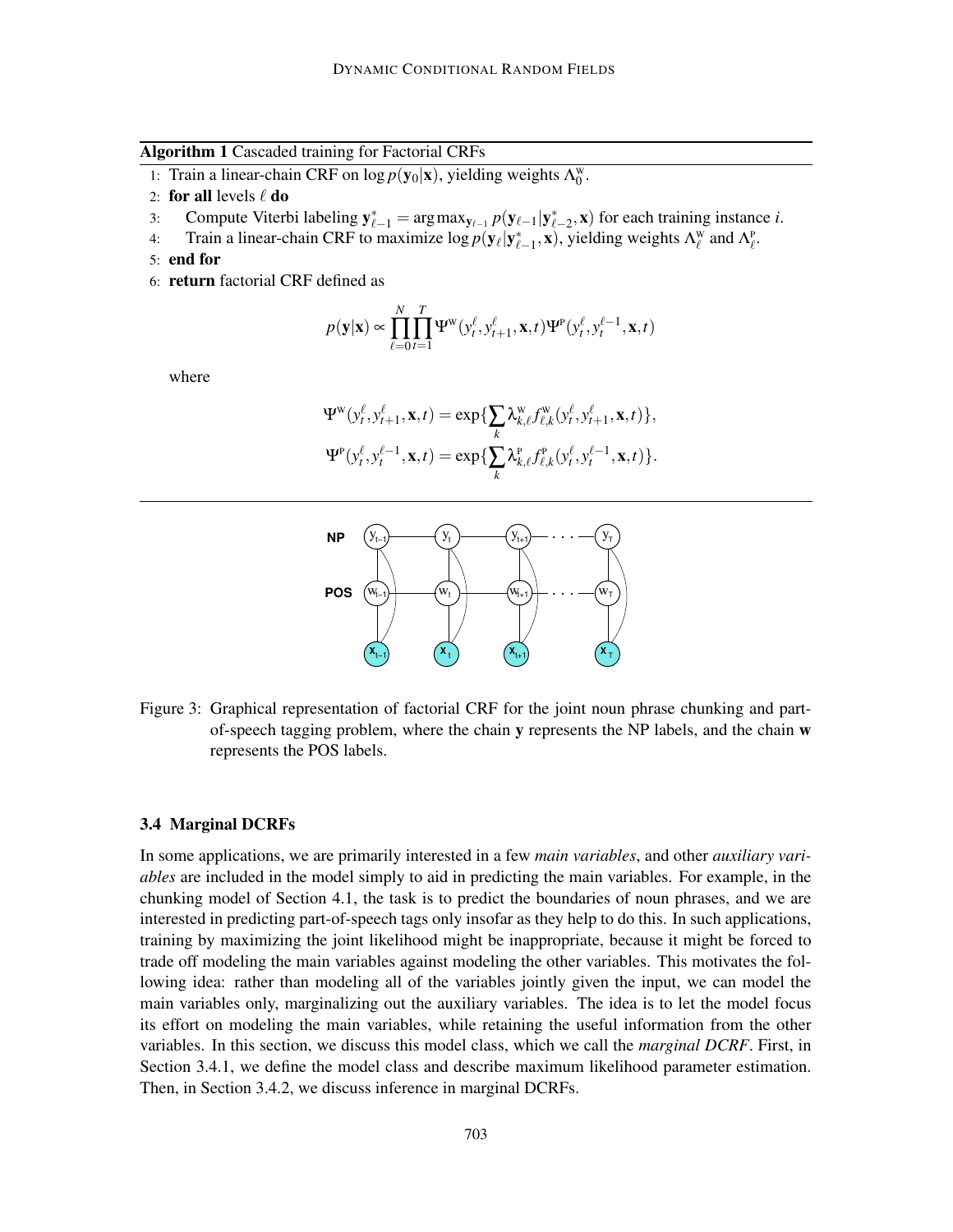## 3.4.1 MARGINAL DCRFS, AND PARAMETER ESTIMATION

First, we define the marginal DCRF model.

**Definition 2** *A distribution p is a* marginal DCRF *over random vectors* (**y**,**w**) *given inputs* **x** *if it can be written as:*

$$
p_{\Lambda}(\mathbf{y}|\mathbf{x}) = \sum_{\mathbf{w}} p_{\Lambda}(\mathbf{y}, \mathbf{w}|\mathbf{x}),
$$

*where*  $p_{\Lambda}(\mathbf{y}, \mathbf{w}|\mathbf{x})$  *is a DCRF.* 

Parameter estimation proceeds by optimizing the log likelihood

$$
\mathcal{L}(\Lambda) = \sum_{i} \log p_{\Lambda}(\mathbf{y}^{(i)} | \mathbf{x}^{(i)}) = \sum_{i} \log \sum_{\mathbf{w}} p_{\Lambda}(\mathbf{y}^{(i)}, \mathbf{w} | \mathbf{x}^{(i)}).
$$
(5)

Intuitively, this objective function concentrates on the conditional likelihood over the variables **y**, possibly sacrificing accuracy on the variables **w**. Indeed, this objective function ignores any observations of **w** in the training set. We can take these observations into account in some partial way by careful choice of initialization, as we describe in Section 4.3.

The derivative of (5) with respect to a parameter  $\lambda_k$  associated with a clique index *c* is:

$$
\frac{\partial \mathcal{L}(\Lambda)}{\partial \lambda_k} = \sum_i \sum_t \sum_{\tilde{\mathbf{w}}_{t,c}} p(\tilde{\mathbf{w}}_{t,c} | \mathbf{y}^{(i)}, \mathbf{x}^{(i)}) f_k(\mathbf{y}_{t,c}^{(i)}, \tilde{\mathbf{w}}_{t,c}, \mathbf{x}_{t,c}^{(i)}) - \sum_i \sum_t \sum_{\tilde{\mathbf{y}}_{t,c}, \tilde{\mathbf{w}}_{t,c}} p(\tilde{\mathbf{y}}_{t,c}, \tilde{\mathbf{w}}_{t,c} | \mathbf{x}^{(i)}) f_k(\tilde{\mathbf{y}}_{t,c}, \tilde{\mathbf{w}}_{t,c}, \mathbf{x}^{(i)}),
$$
\n(6)

where  $y_{t,c}^{(i)}$  is the subset of the training vector  $y^{(i)}$  that occurs in clique *c* instantiated at time *t*; the summation over  $\tilde{\mathbf{y}}_{t,c}$  ranges over all assignments to clique *c*; and  $\mathbf{w}_{t,c}$  and  $\tilde{\mathbf{w}}_{t,c}$  are defined similarly. Also, to reduce overfitting, we include a prior on parameters, as in Section 3.3.

Another way to understand the gradient is as follows. For any function  $f(\lambda)$ , we have

$$
\frac{\partial f}{\partial \lambda} = f(\lambda) \frac{\partial \log f}{\partial \lambda},
$$

which can be seen by applying the chain rule to  $\log f$  and rearranging. Applying this to the marginal likelihood  $\ell(\Lambda) = \log \sum_{\mathbf{w}} p(\mathbf{y}, \mathbf{w}|\mathbf{x})$ , we get

$$
\frac{\partial \ell}{\partial \lambda_k} = \frac{1}{\sum_{\mathbf{w}} p(\mathbf{y}, \mathbf{w} | \mathbf{x})} \sum_{\mathbf{w}} \frac{\partial}{\partial \lambda_k} [p(\mathbf{y}, \mathbf{w} | \mathbf{x})] \n= \frac{1}{p(\mathbf{y} | \mathbf{x})} \sum_{\mathbf{w}} p(\mathbf{y}, \mathbf{w} | \mathbf{x}) \frac{\partial}{\partial \lambda_k} [\log p(\mathbf{y}, \mathbf{w} | \mathbf{x})] \n= \sum_{\mathbf{w}} p(\mathbf{w} | \mathbf{y}, \mathbf{x}) \frac{\partial}{\partial \lambda_k} [\log p(\mathbf{y}, \mathbf{w} | \mathbf{x})],
$$

which is the expectation of the fully-observed gradient over all the unobserved variables. Substituting the expression (2) for the fully-observed gradient yields (6).

The marginal likelihood (5) can be maximized numerically using standard techniques. In the experiments below, we use a quasi-Newton method, just as we do in the fully-observed case, but other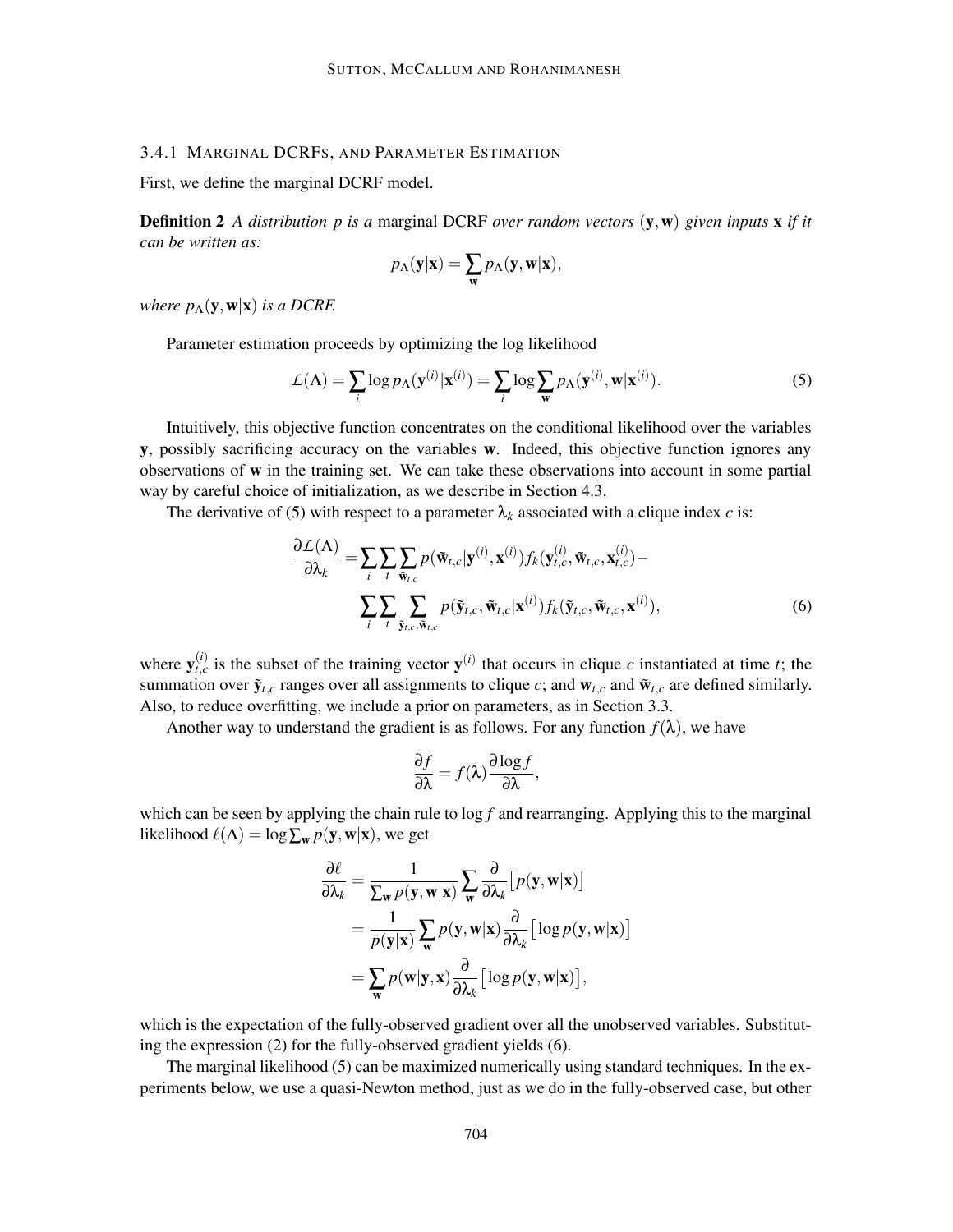

Figure 4: Graphical representation of factorial CRF for the joint noun phrase chunking and part of speech labeling problem, demonstrating the process for computing the probability  $p(\mathbf{w}|\mathbf{y}^{(i)}, \mathbf{x}^{(i)}).$ 

optimization algorithms can be used, such as expectation maximization and its variants. Unfortunately, unlike the fully-observed case, the penalized likelihood for marginal DCRFs is not convex in general. Thus standard optimization techniques are guaranteed to find only a local maximum, the quality of which depends on where in parameter space the optimizer is initialized. In Section 4.3, we evaluate an approach for finding a good starting point.

#### 3.4.2 INFERENCE IN MARGINAL DCRFS

In this section, we discuss how to compute the model probabilities required by the marginal DCRF gradient. The solutions are very similar to those for DCRFs. The gradient in Equation (6) requires computing two kinds of marginal probabilities. First, the marginal probabilities  $p(\tilde{\mathbf{y}}_{t,c}, \tilde{\mathbf{w}}_{t,c} | \mathbf{x}^{(i)})$  in the second term can be computed by standard inference algorithms, just as in Section 3.2. Second, the other kind of marginal probabilities are of the form  $p(\tilde{\mathbf{w}}_{t,c}|\mathbf{y}^{(i)},\mathbf{x}^{(i)})$ , used in the first term on the right hand side of Equation (6). We do this by performing inference in a *clamped model*, in which **y** is fixed to its observed values (shown in Figure 4). More specifically, to form the clamped model for a training instance  $\{x^{(i)}, y^{(i)}, w^{(i)}\}$ , we instantiate  $y_t$  nodes (nodes associated with the noun phrase labels) from  $y^{(i)}$ . This eliminates the edges that are solely between  $y_t$  nodes, and hence  $p(\mathbf{w}|\mathbf{y}^{(i)}, \mathbf{x}^{(i)})$  can be computed efficiently using any inference algorithm. Finally, to compute the actual likelihood (5), we can pick an arbitrary assignment **w**' and compute the likelihood  $p(\mathbf{y}|\mathbf{x}) =$  $p(\mathbf{y}, \mathbf{w}'|\mathbf{x})/p(\mathbf{w}'|\mathbf{y}, \mathbf{x}).$ 

For decoding in marginal DCRFs, we wish to find the most likely label sequence for only the **y** variables, that is:

$$
\mathbf{y}^* = \underset{\mathbf{y}}{\arg \max} \ \underset{\mathbf{w}}{\arg \max} \ \underset{\mathbf{w}}{\sum} \ p(\mathbf{y}, \mathbf{w} | \mathbf{x}). \tag{7}
$$

To solve this maximization problem, we present an approximate algorithm that is a mixture of the max-product and sum-product BP algorithms. Basically, nodes that are marginalized out (in our example, nodes associated with the POS labels) send sum-product messages, and nodes that are not marginalized out (in our example, nodes associated with the NP labels) send max-product messages. These updates are summarized in Algorithm 2.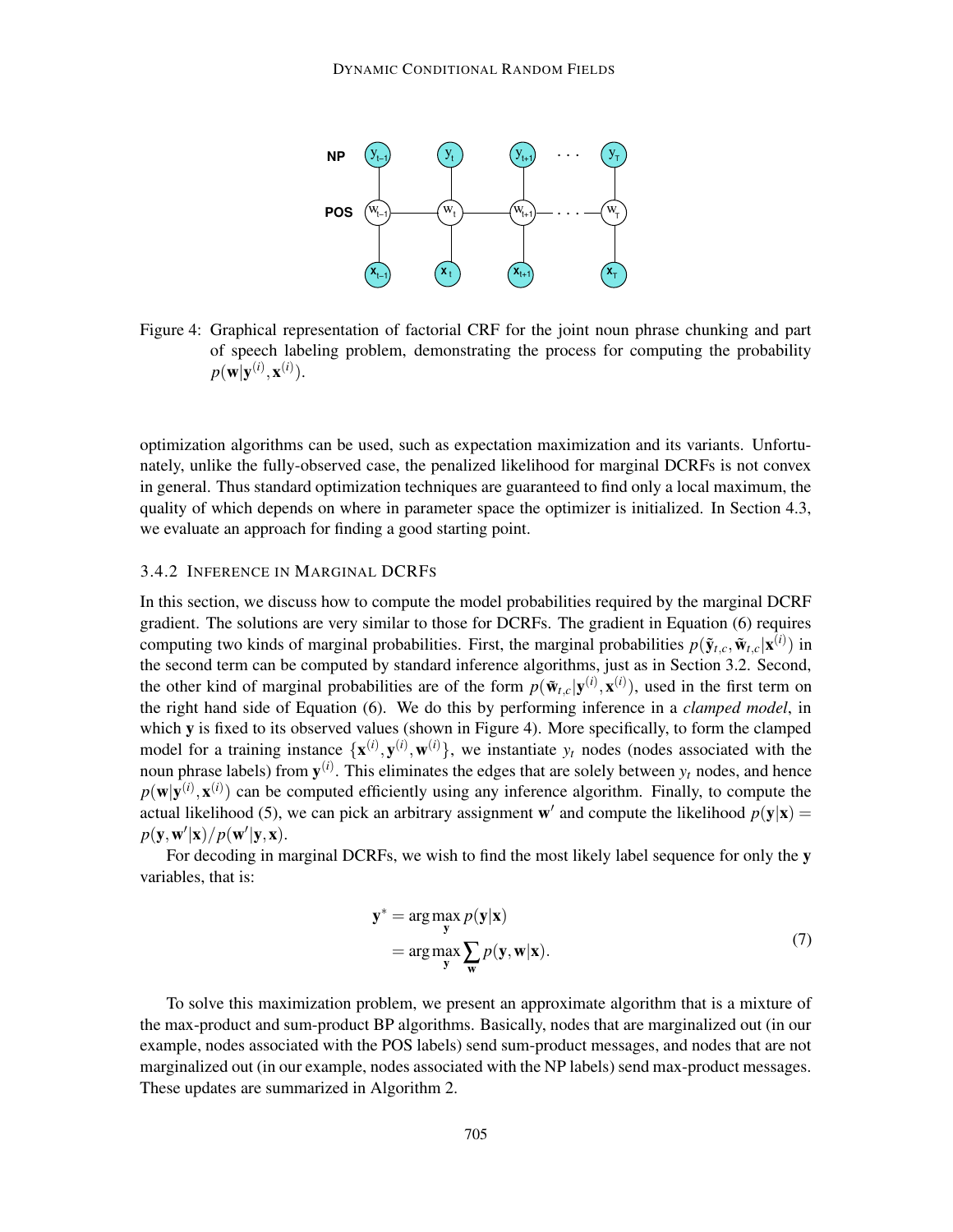|  |  |  | Algorithm 2 MAP algorithm for marginal FCRF |  |
|--|--|--|---------------------------------------------|--|
|--|--|--|---------------------------------------------|--|

- 1 If u is a marginalized node, perform:  $m_u(x_v) \leftarrow \sum_{x_u} {\{\Phi(x_u, x_v) \prod_{x_t \neq x_v} m_t(x_u)\}}$ .
- 2 If u is not a marginalized node, perform:  $m_u(x_v) \leftarrow \max_{x_u} {\{\Phi(x_u, x_v) \prod_{x_t \neq x_v} m_t(x_u)\}}$ .
- 3 For all nodes perform:  $p(x_u, x_v) \leftarrow \kappa \Phi(x_u, x_v) \prod_{x_v \neq x_v} m_t(x_u) \prod_{x_w \neq x_u} m_w(x_v)$ .



Number of training instances

Figure 5: Performance of FCRFs and cascaded approaches on noun-phrase chunking, averaged over five repetitions. The error bars on FCRF and CRF+CRF indicate the range of the repetitions.

Finally, an important point is that part of the reason that the marginal maximization in (7) is possible in our setting is because of our choice of **w**. In the application considered here, **w** is a single chain of a two-chain FCRF, so that the marginal  $p(y|x)$  is likewise the marginal of a single chain, which can be approximated by BP in a natural way. In a more difficult case—for example, if the variables **y** are disconnected, spread throughout the model, and highly correlated—further approximation would be necessary.

#### **4. Experiments**

We present experiments comparing factorial CRFs to other approaches on noun-phrase chunking (Sang and Buchholz, 2000). Also, we compare different schedules of loopy belief propagation in factorial CRFs.

# **4.1 FCRFs for Noun-Phrase Chunking**

Automatically finding the base noun phrases in a sentence can be viewed as a sequence labeling task by labeling each word as either BEGIN-PHRASE, INSIDE-PHRASE, or OTHER (Ramshaw and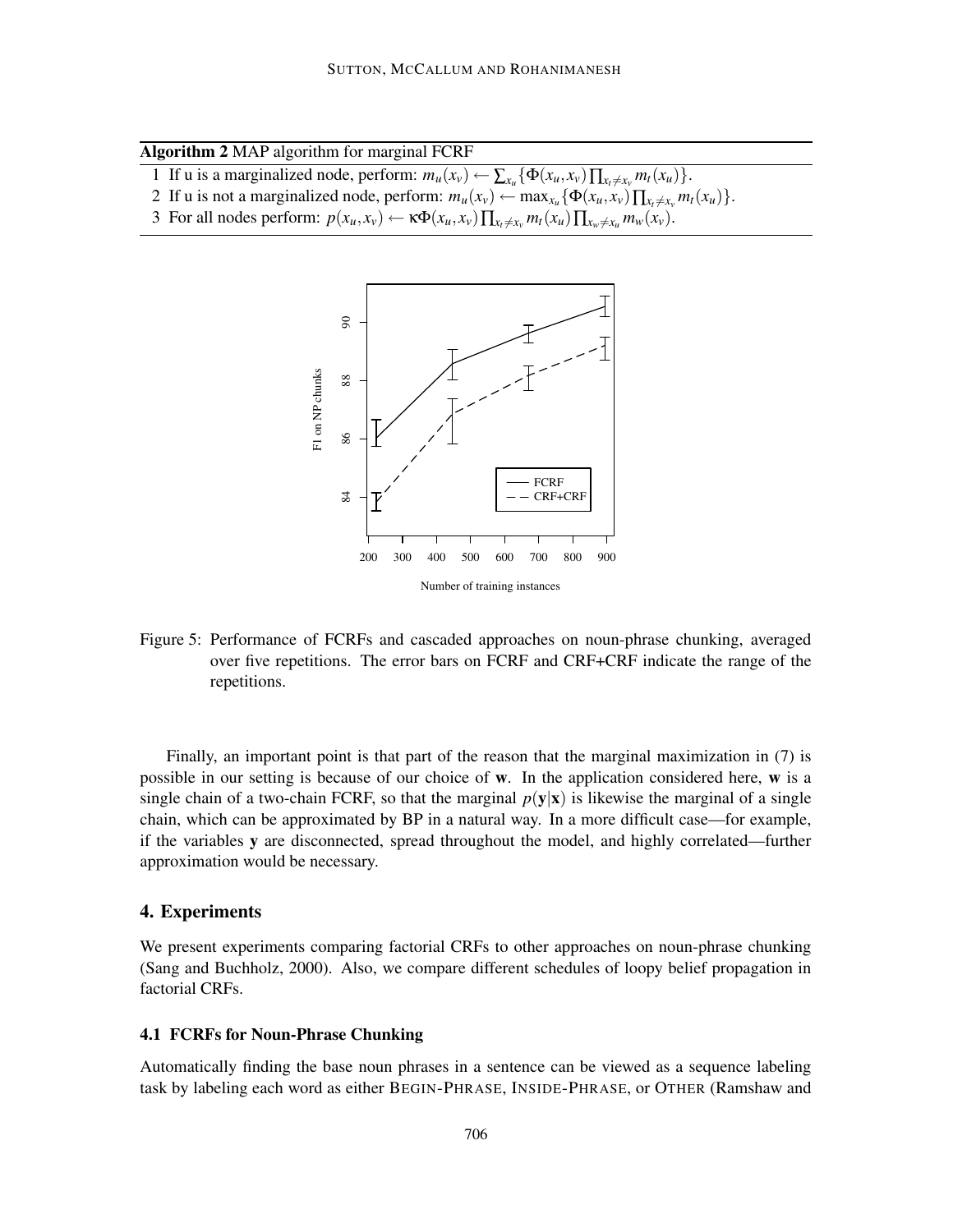|                  | Size | <b>CRF+CRF</b> | Brill+CRF | <b>FCRF</b> |
|------------------|------|----------------|-----------|-------------|
|                  | 223  | 86.23          |           | 93.12       |
|                  | 447  | 90.44          |           | 95.43       |
| POS accuracy     | 670  | 92.33          | N/A       | 96.34       |
|                  | 894  | 93.56          |           | 96.85       |
|                  | 2234 | 96.18          |           | 97.87       |
|                  | 8936 | 98.28          |           | 98.92       |
|                  | 223  | 81.92          |           | 89.19       |
|                  | 447  | 86.58          |           | 91.85       |
| Joint accuracy   | 670  | 88.68          | N/A       | 92.86       |
|                  | 894  | 90.06          |           | 93.60       |
|                  | 2234 | 93.00          |           | 94.90       |
|                  | 8936 | 95.56          |           | 96.48       |
|                  | 223  | 83.84          | 86.02     | 86.03       |
|                  | 447  | 86.87          | 88.56     | 88.59       |
| NP <sub>F1</sub> | 670  | 88.19          | 89.65     | 89.64       |
|                  | 894  | 89.21          | 90.31     | 90.55       |
|                  | 2234 | 91.07          | 91.90     | 92.02       |
|                  | 8936 | 93.10          | 93.33     | 93.87       |

Table 1: Comparison of performance of cascaded models and FCRFs on simultaneous noun-phrase chunking and POS tagging. The column Size lists the number of sentences used in training. The row CRF+CRF lists results from cascaded CRFs, and Brill+CRF lists results from a linear-chain CRF given POS tags from the Brill tagger. The FCRF always outperforms CRF+CRF, and given sufficient training data outperforms Brill+CRF. With small amounts of training data, Brill+CRF and the FCRF perform comparably, but the Brill tagger was trained on over 40,000 sentences, including some in the CoNLL 2000 test set.

Marcus, 1995). The task is typically performed by an initial pass of part-of-speech tagging, but then it can be difficult to recover from errors by the tagger. In this section, we address this problem by performing part-of-speech tagging and noun-phrase segmentation jointly in a single factorial CRF.

Our data comes from the CoNLL 2000 shared task (Sang and Buchholz, 2000), and consists of sentences from the Wall Street Journal annotated by the Penn Treebank project (Marcus et al., 1993). We consider each sentence to be a training instance, with single words as tokens. The data are divided into a standard training set of 8936 sentences and a test set of 2012 sentences. There are 45 different POS labels, and the three NP labels.<sup>2</sup>

We compare a factorial CRF to two cascaded approaches, which we call *CRF+CRF* and *Brill+ CRF*. CRF+CRF uses one linear-chain CRF to predict POS labels, and another linear-chain CRF to predict NP labels, using as a feature the Viterbi POS labeling from the first CRF. Brill+CRF predicts NP labels using the POS labels provided from the Brill tagger, which we expect to be more accurate than those from our CRF, because the Brill tagger was trained on over four times more data, including sentences from the CoNLL 2000 test set.

The factorial CRF uses the graph structure in Figure 1(b), with one chain modeling the part-ofspeech process and the other modeling the noun-phrase process. We use L-BFGS to optimize the

<sup>2.</sup> The source code used for this experiment is available at http://mallet.cs.umass.edu/index.php/GRMM.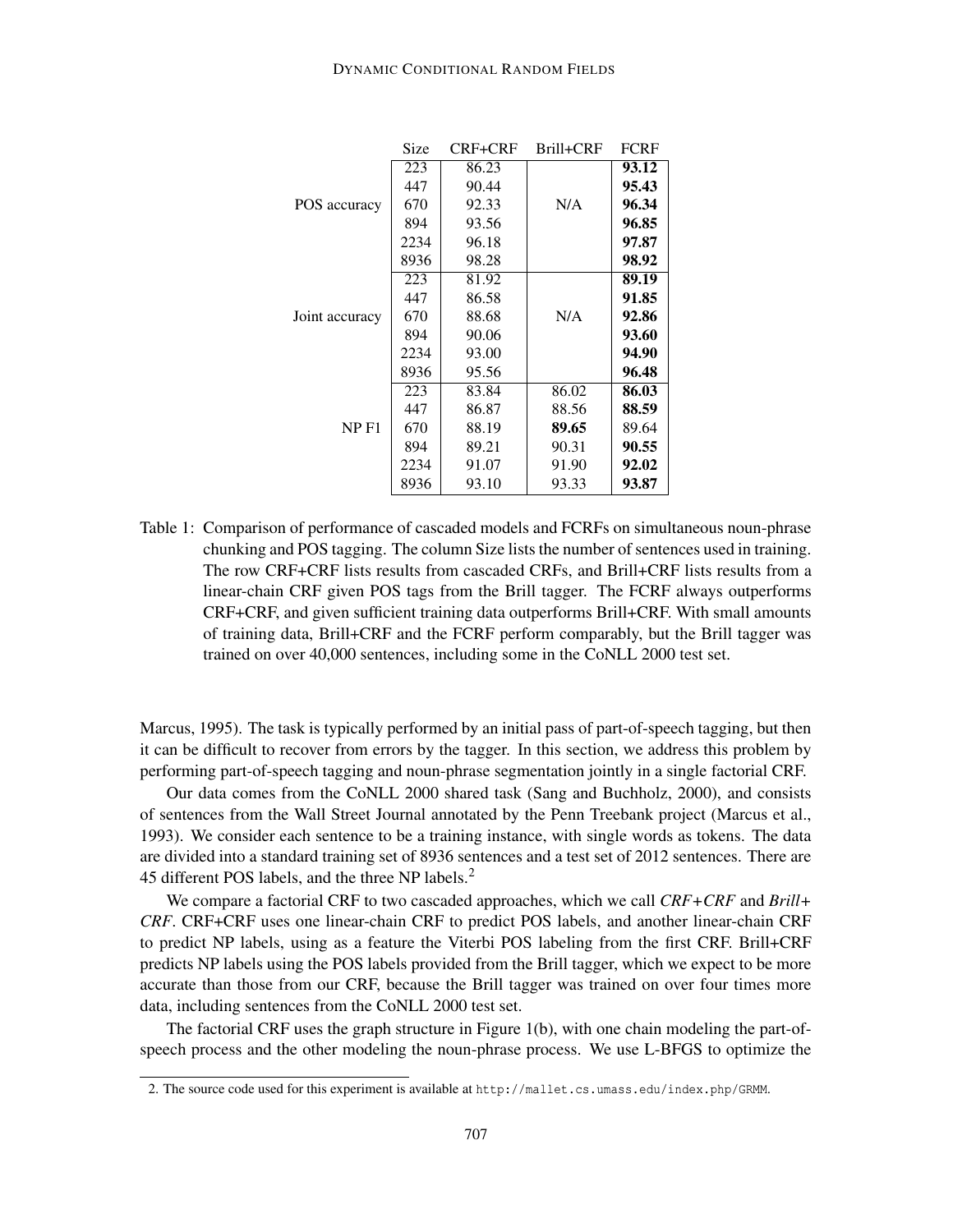```
w_{t-\delta} = ww_t matches [A-Z] [a-z] +
w_t matches [A-Z]
w_t matches [A-Z]+w_t matches [A-Z] + [a-z] + [A-Z] + [a-z]w_t matches \cdot * [0-9] \cdot *
w_t appears in list of first names,
  last names, company names, days,
  months, or geographic entities
w_t is contained in a lexicon of words
  with POS T (from Brill tagger)
T_t = Tq_k(\mathbf{x}, t + \delta) for all k and \delta \in [-3, 3]
```
Table 2: Input features  $q_k(\mathbf{x},t)$  for the CoNLL data. In the above  $w_t$  is the word at position *t*,  $T_t$  is the POS tag at position *t*, *w* ranges over all words in the training data, and *T* ranges over all part-of-speech tags.

posterior  $p(\Lambda|\mathcal{D})$ , and TRP to compute the marginal probabilities required by  $\partial \mathcal{L}/\partial \lambda_k$ . Based on past experience with linear-chain CRFs, we use the prior variance  $\sigma^2 = 10$  for all models.

We factorize our features as  $f_k(y_{t,c}, x, t) = p_k(y_{t,c}) q_k(\mathbf{x}, t)$  where  $p_k(y_{t,c})$  is a binary function on the assignment, and  $q_k(\mathbf{x},t)$  is a function solely of the input string. Table 2 shows the features we use. All three approaches use the same features, with the obvious exception that the FCRF and the first stage of CRF+CRF do not use the POS features  $T_t = T$ .

Performance on noun-phrase chunking is summarized in Table 1. As usual, we measure performance on chunking by *precision*, the percentage of returned phrases that are correct; *recall*, the percentage of correct phrases that were returned; and their harmonic mean *F*1. In addition, we also report accuracy on POS labels,<sup>3</sup> and joint accuracy on (POS, NP) pairs. Joint accuracy is simply the number of sequence positions for which all labels were correct.

Each row in Table 1 is the average of five different random subsets of the training data, except for row 8936, which is run on the single official CoNLL training set. All conditions used the same 2012 sentences in the official test set.

On the full training set, FCRFs perform better on NP chunking than either of the cascaded approaches, including Brill+POS. The Brill tagger (Brill, 1994) is an established part-of-speech tagger whose training set is not only over four times bigger than the CoNLL 2000 data set, but also includes the WSJ corpus from which the CoNLL 2000 test set was derived. The Brill tagger is 97% accurate on the CoNLL data. Also, note that the FCRF—which predicts both noun-phrase boundaries and POS—is more accurate than a linear-chain CRF which predicts only part of speech. Our explanation for this is that the NP chain captures long-run dependencies among the POS labels. The POS-only accuracy is listed under CRF+CRF in Table 1.

<sup>3.</sup> To simulate the effects of a cascaded architecture, the POS labels in the CoNLL-2000 training and test sets were automatically generated by the Brill tagger. Thus, POS accuracy measures agreement with the Brill tagger, not agreement with human judgements.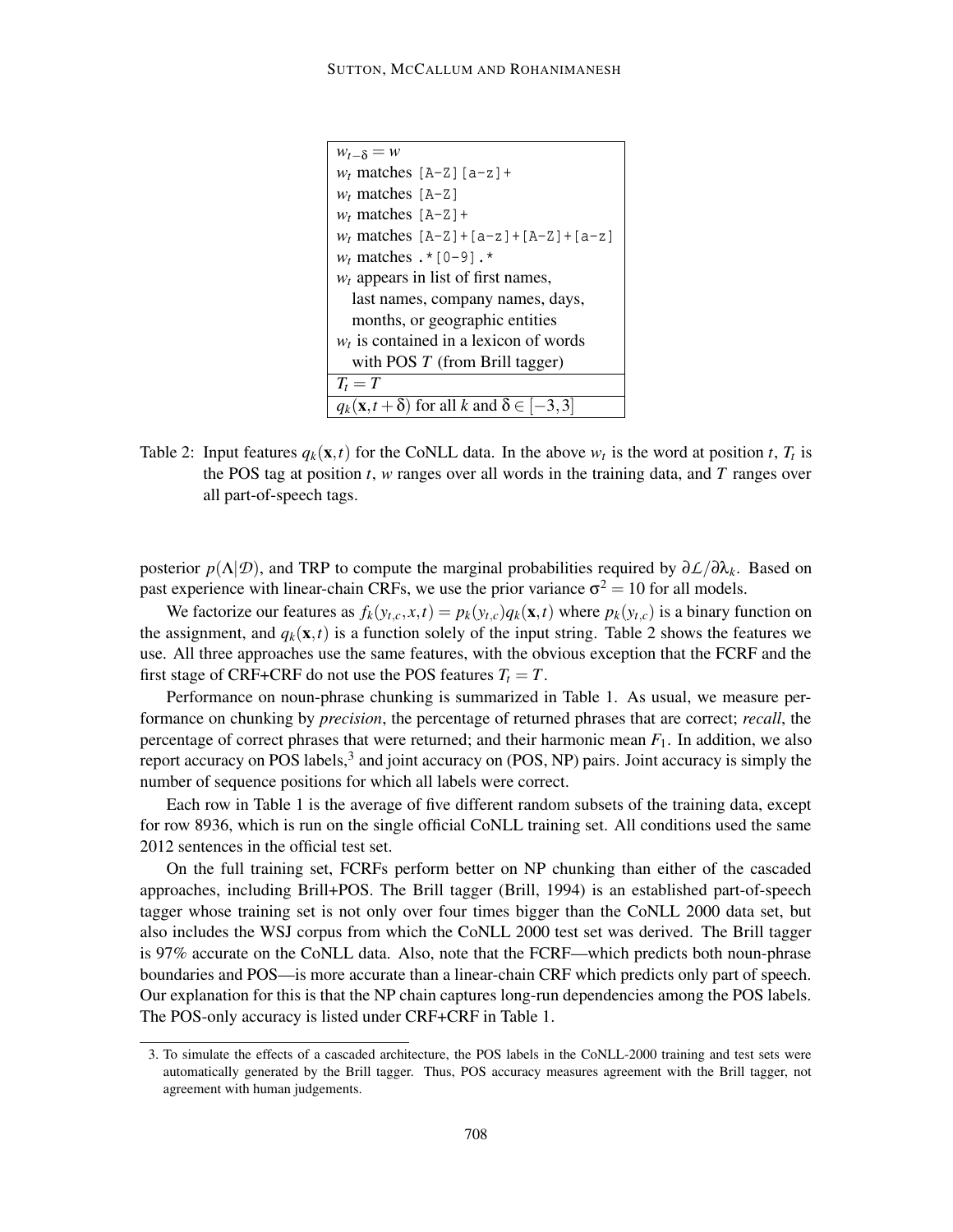#### DYNAMIC CONDITIONAL RANDOM FIELDS

| Method            | Time (hr) |      | NP F1 |      | LBFGS iter |  |
|-------------------|-----------|------|-------|------|------------|--|
|                   | μ         | S    | $\mu$ | S    | μ          |  |
| Random (3)        | 15.67     | 2.90 | 88.57 | 0.54 | 63.6       |  |
| Tree $(3)$        | 13.85     | 11.6 | 88.02 | 0.55 | 32.6       |  |
| Tree $(\infty)$   | 13.57     | 3.03 | 88.67 | 0.57 | 65.8       |  |
| Random $(\infty)$ | 13.25     | 1.51 | 88.60 | 0.53 | 76.0       |  |
| Exact             | 20.49     | 1.97 | 88.63 | 0.53 | 73.6       |  |

Table 3: Comparison of F1 performance on the chunking task by inference algorithm. The columns labeled  $\mu$  give the mean over five repetitions, and  $s$  the sample standard deviation. Approximate inference methods have labeling accuracy very similar to exact inference with lower total training time. The differences in training time between Tree  $(\infty)$  and Exact and between Random  $(\infty)$  and Exact are statistically significant by a paired *t*-test  $(df = 4; p < 0.005).$ 

On smaller training subsets, the FCRF outperforms CRF+CRF and performs comparably to Brill+CRF. For all the training subset sizes, the difference between CRF+CRF and the FCRF is statistically significant by a two-sample *t*-test ( $p < 0.002$ ). In fact, there was no subset of the data on which CRF+CRF performed better than the FCRF. The variation over the randomly selected training subsets is small—the standard deviation over the five repetitions has mean 0.39—indicating that the observed improvement is not due to chance. Performance and variance on noun-phrase chunking is shown in Figure 5.

On this data set, several systems are statistically tied for best performance. Kudo and Matsumoto (2001) report an F1 of 94.39 using a combination of voting support vector machines. Sha and Pereira (2003) give a linear-chain CRF that achieves an F1 of 94.38, using a second-order Markov assumption, and including bigram and trigram POS tags as features. An FCRF imposes a first-order Markov assumption over labels, and represents dependencies only between cotemporal POS and NP label, not POS bigrams or trigrams. Thus, Sha and Pereira's results suggest that more richlystructured DCRFs could achieve better performance than an FCRF.

Other DCRF structures can be applied to many different language tasks, including information extraction. Peshkin and Pfeffer (2003) apply a generative DBN to extraction from seminar announcements (Frietag and McCallum, 1999), attaining improved results, especially in extracting locations and speakers, by adding a factor to remember the identity of the last non-background label.

#### **4.2 Comparison of Inference Algorithms**

Because DCRFs can have rich graphical structure, and require many marginal computations during training, inference is critical to efficient training with many labels and large data sets. In this section, we compare different inference methods both on training time and labeling accuracy of the final model.

Because exact inference is feasible for a two-chain FCRF, this provides a good case to test whether the final classification accuracy suffers when approximate methods are used to calculate the gradient. Also, we can compare different methods for approximate inference with respect to speed and accuracy.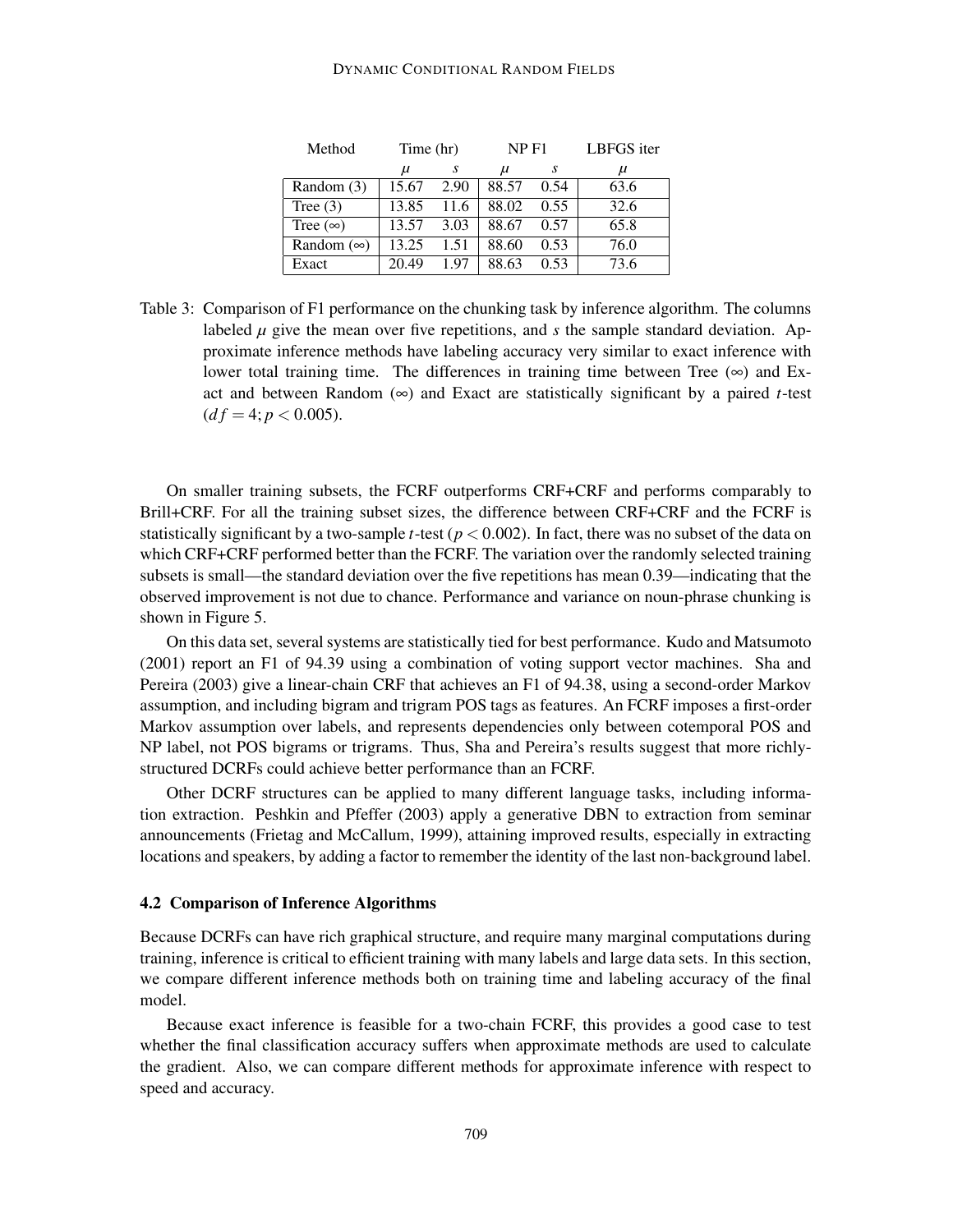We train factorial CRFs on the noun-phrase chunking task described in the last section. We compute the gradient using exact inference and approximate belief propagation using both random and tree-based schedules, as described in Section 3.2. Algorithms are considered to have converged when no message changes by more than  $10^{-3}$ . In these experiments, we observe that the approximate BP algorithms always converge, although this is not guaranteed in general. We train on five random subsets of 5% of the training data, and the same five subsets are used in each condition. All experiments were performed on a 2.8 GHz Intel Xeon with 4 GB of memory.

In an attempt to reduce the training time, we also examine early stopping of BP. For each message-passing schedule, we compare terminating belief propagation on convergence (Random( $\infty$ ) and Tree( $\infty$ ) in Table 3), to terminating after three iterations (Random (3) and Tree (3)). In all cases, we run BFGS to convergence. To be clear, training as a whole is a two-loop process: in the outer loop, BFGS updates the parameters to increase the likelihood, and in the inner loop, belief propagation passes messages to compute beliefs which are used to approximate the gradient. In these experiments, we examine early stopping in the inner loop, not the outer loop.

Thus, early-stopping of BP need not lead to faster training time overall. Of course each call the inner loop of training becomes faster with early stopping. However, early stopping of BP can interact badly with the outer loop, because it makes the gradients less accurate. If the gradient is too inaccurate, then the outer loop will require many more iterations, resulting in greater training time overall, even though the time per gradient computation is lower. Another hazard is that no maximizing step may be possible along the approximate gradient, even if one is possible along the true gradient. When that happens, the gradient descent algorithm terminates prematurely, leading to decreased performance.

Table 3 shows the average F1 score and total training times of DCRFs trained by the different inference methods. Unexpectedly, letting the belief propagation algorithms run to convergence led to lower training time than the early cutoff. For example, even though Random(3) averaged 427 sec per gradient computation compared to 571 sec for Random(∞), Random(∞) took less total time to train, because Random(∞) needed an average of 83.6 gradient computations per training run, compared to 133.2 for Random(3).

As for final classification performance, the various approximate methods and exact inference perform similarly, except that Tree(3) has lower final performance because maximization ended prematurely, averaging only 32.6 maximizer iterations. The variance in F1 over the subsets, although not large, is much larger than the F1 difference between the inference algorithms.

Previous work (Wainwright, 2002) has shown that TRP converges faster than *synchronous* belief propagation, that is, with Jacobi updates. Both the schedules discussed in Section 3.2 use asynchronous Gauss-Seidel updates. We emphasize that the graphical models in these experiments are always pairs of coupled chains. On more complicated models, or with a different choice of spanning trees, tree-based updates could outperform random asynchronous updates. Also, in complex models, the difference in classification accuracy between exact and approximate inference could be larger, but then exact inference is likely to be intractable.

In summary, we draw three conclusions about belief propagation on this particular model. First, using approximate inference instead of exact inference leads to lower overall training time with no loss in accuracy. Indeed, the two-level FCRFs that we consider here appear to have been particularly easy cases for BP, because we observed little difficulty with convergence. Second, there is little difference between a random tree schedule and a completely random schedule for belief propagation.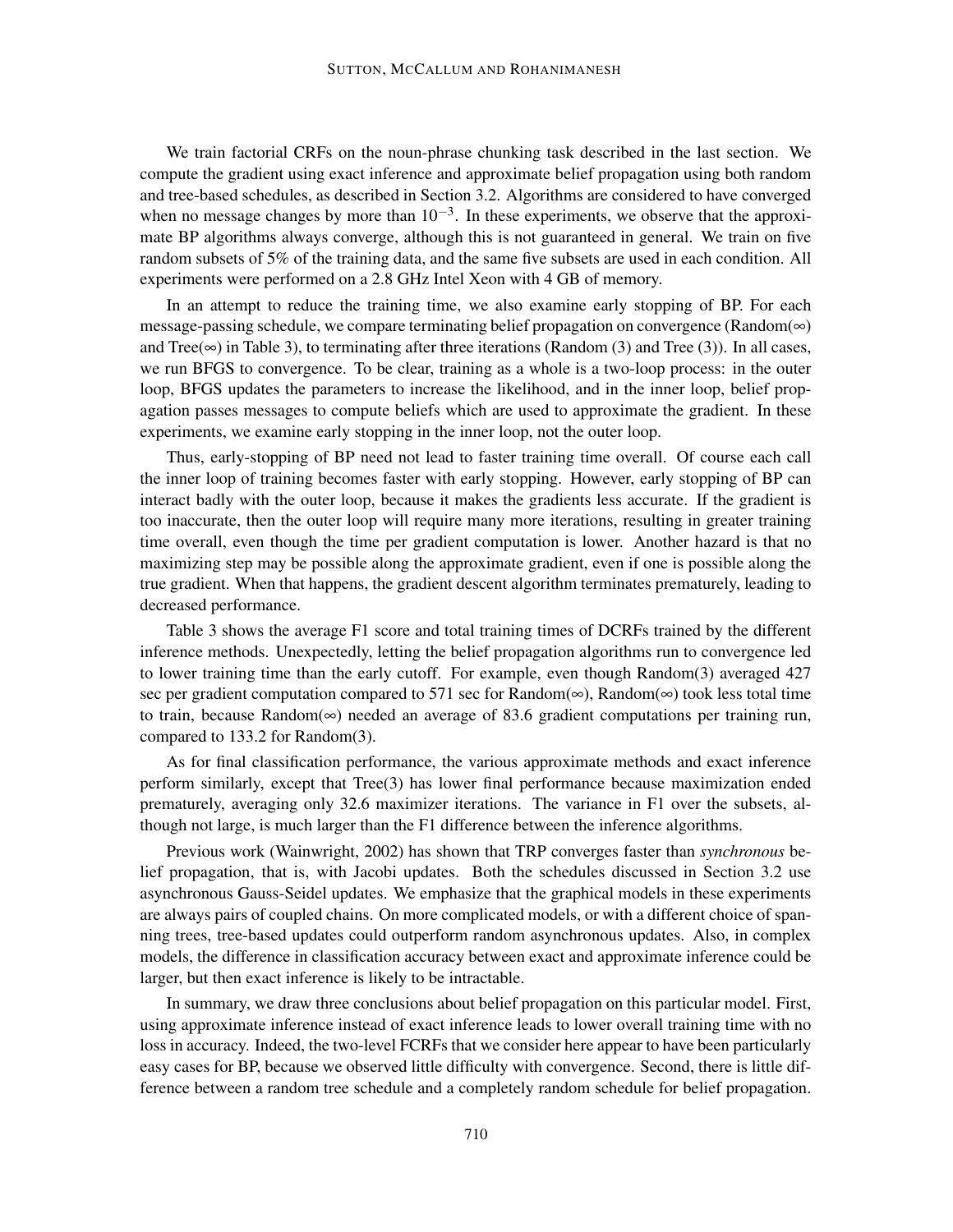|                      | <b>Initial model</b> | <b>Precision</b> | Recall | <b>Accuracy</b> | F1    |
|----------------------|----------------------|------------------|--------|-----------------|-------|
| <b>Joint FCRF</b>    | Random               | 0.431            | 0.420  | 0.710           | 0.425 |
|                      | Random               | 0.470            | 0.430  | 0.730           | 0.450 |
|                      | 1-Joint              | 0.470            | 0.430  | 0.730           | 0.450 |
|                      | 5-Joint              | 0.460            | 0.418  | 0.726           | 0.440 |
| <b>Marginal FCRF</b> | 10-Joint             | 0.460            | 0.418  | 0.730           | 0.440 |
|                      | 15-Joint             | 0.454            | 0.415  | 0.725           | 0.434 |
|                      | $20$ -Joint          | 0.460            | 0.423  | 0.730           | 0.440 |
|                      | $25$ -Joint          | 0.453            | 0.408  | 0.725           | 0.430 |
|                      | Final-Joint          | 0.477            | 0.404  | 0.723           | 0.437 |

Table 4: NP chunking results comparing marginal FCRF and jointly trained FCRF performance using a data set consisting of 21 training instances and 195 testing instances.

Third, running belief propagation to convergence leads both to increased classification accuracy and lower overall training time than an early cutoff.

#### **4.3 Experiments with Marginal FCRFs**

In this section we apply marginal DCRFs (Section 3.4) to the CoNLL 2000 shared task data set (Sang and Buchholz, 2000), and to synthetic data.

#### 4.3.1 NOUN-PHRASE CHUNKING

In Section 4.1 we presented experiments using FCRFs for the noun-phrase segmentation problem. In this section we apply marginal FCRFs to the same problem, where we wish to predict the nounphrase labels and marginalize out the part-of-speech labels.

Because the marginal likelihood is not a convex function of the model parameters, our choice of initialization can affect the quality of the learned model. In order to partly capture the usefulness of the part-of-speech labels in the data, we initialize the marginal FCRF from a joint FCRF at some intermediate stages of training. We train an FCRF using the joint likelihood from a random initialization, saving the model parameters after each iteration of BFGS. Then we use each of those saved parameter settings as an initialization for marginal training; we call this *n*-joint initialization, where  $n$  is the number of BFGS steps on the joint likelihood used for the initializer. We compare this to initializing from a fully-trained joint FCRF (Final-Joint) and and to initializing from random parameters. We use two different-sized subsets of the CoNLL 2000 data. The first subset contains 21 training instances and 195 testing instances (Table 4). The second contains 447 training instances and 2012 testing instances (Table 5).

Based on the results shown in Tables 4 and 5, the best performance using the small data set is attained when the marginal FCRF is trained by the joint FCRF model trained for 1 iterations which improves the F1 by 0.5%. The best performance using the large data set is attained when the marginal FCRF is trained by the joint FCRF model trained for 90 iterations which improves the F1 by 0.3%. The difference between the marginal FCRF and the joint FCRF is not statistically significant, however.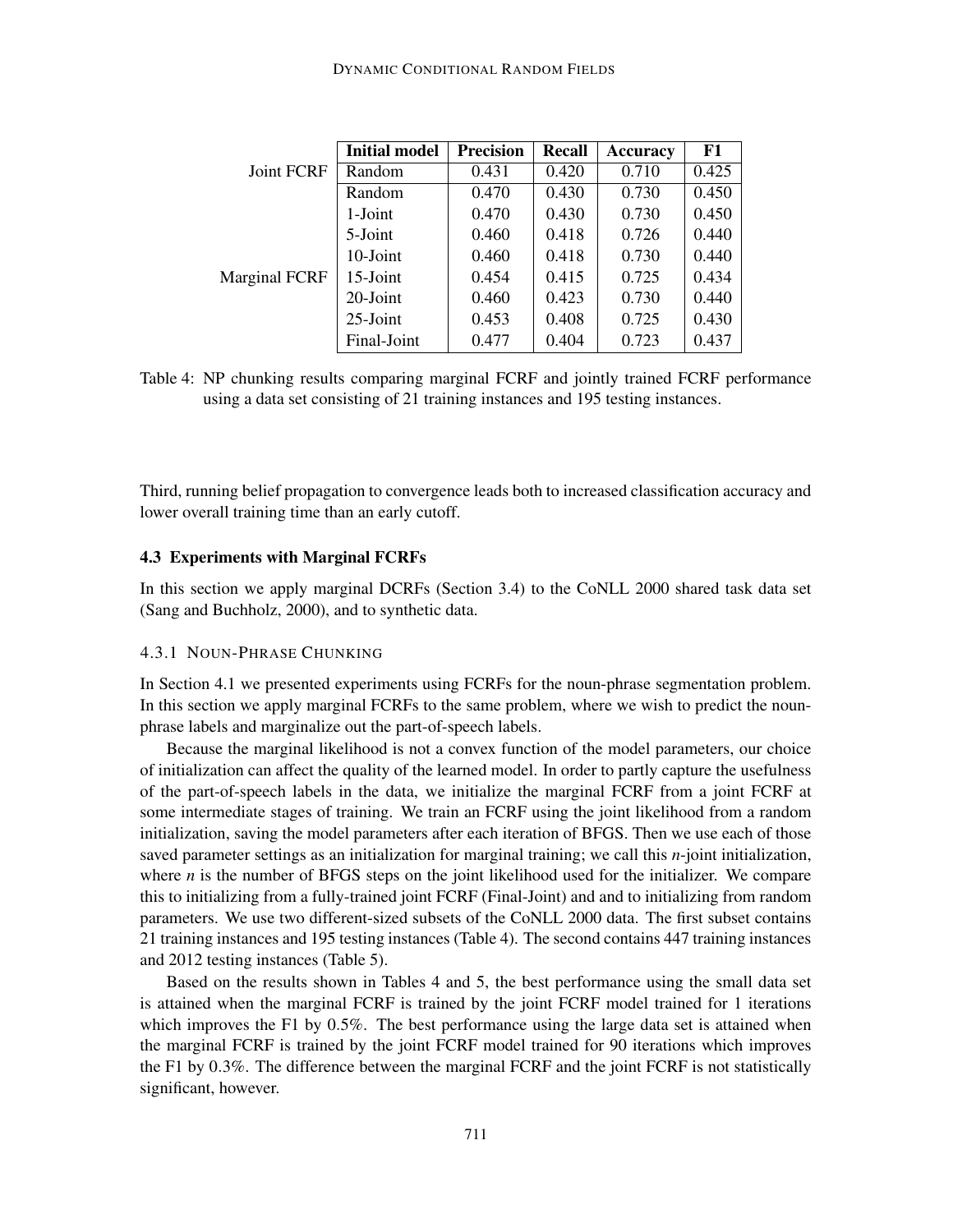|                      | <b>Initial model</b> | <b>Precision</b> | Recall | <b>Accuracy</b> | F1    |
|----------------------|----------------------|------------------|--------|-----------------|-------|
| <b>Joint FCRF</b>    | Random               | 0.819            | 0.803  | 0.913           | 0.811 |
|                      | Random               | 0.814            | 0.800  | 0.910           | 0.806 |
|                      | 1-Joint              | 0.810            | 0.800  | 0.910           | 0.810 |
|                      | 5-Joint              | 0.810            | 0.800  | 0.909           | 0.806 |
|                      | $20$ -Joint          | 0.810            | 0.782  | 0.907           | 0.795 |
| <b>Marginal FCRF</b> | 30-Joint             | 0.820            | 0.791  | 0.908           | 0.804 |
|                      | 50-Joint             | 0.820            | 0.800  | 0.913           | 0.808 |
|                      | 70-Joint             | 0.820            | 0.800  | 0.913           | 0.810 |
|                      | 80-Joint             | 0.827            | 0.800  | 0.920           | 0.813 |
|                      | 90-Joint             | 0.827            | 0.800  | 0.920           | 0.814 |
|                      | Final-Joint          | 0.825            | 0.797  | 0.913           | 0.811 |

Table 5: NP chunking results comparing marginal FCRF and jointly trained FCRF performance using a data set consisting of 447 training instances and 2012 testing instances.



Figure 6: Graphical representation of the DBN used for generating synthetic data.

# 4.3.2 SYNTHETIC DATA

In this section we discuss a set of experiments with synthetic data that further highlights the differences between joint and marginal DCRFs. In this set of experiments we generate synthetic data using randomly chosen generative models that all share the graphical structure shown in Figure 6. All variables take on discrete values from a finite domain of cardinality five. The parameters (horizontal and vertical transition probability matrices, and also the observation model) are randomly selected from a uniform Dirichlet distribution with parameter  $\mu = 0.5$ . We then sample each model to generate a set of 200 training sequences and 400 testing sequences, each of length 20.

For each synthetic training set, we train both a joint FCRF with the graphical structure shown in Figure 3 and a marginal FCRF initialized by the final parameters of the joint FCRF. Figure 7 compares the accuracy of the marginal FCRFs to the joint FCRFs over the different training and test sets. It can be observed when the joint FCRF performs poorly, then the marginal FCRF on average performs better. In some cases the prediction accuracy of the marginal FCRF is significantly better than the prediction accuracy of the joint FCRF.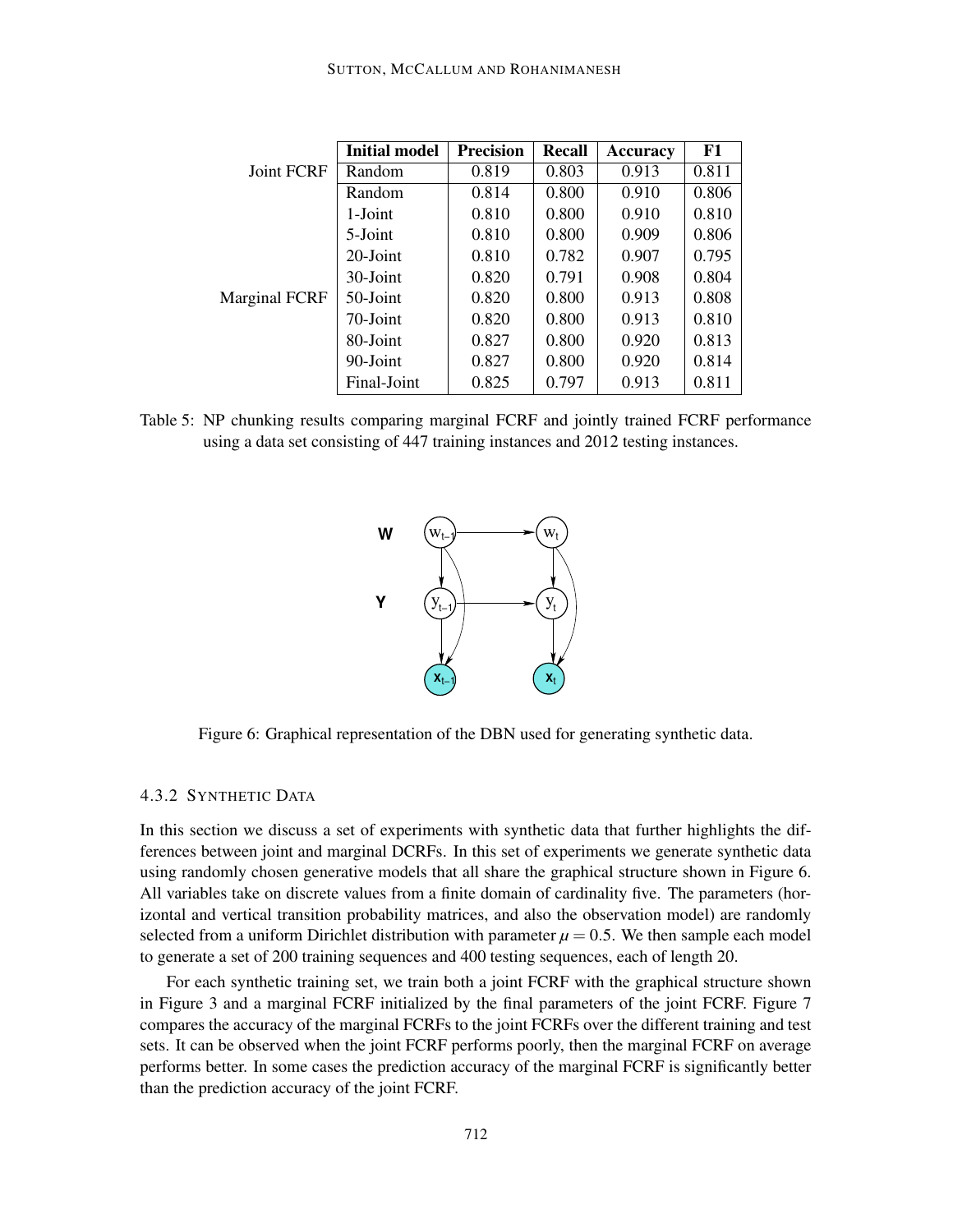

Figure 7: Accuracy of the marginal FCRF versus accuracy of the joint FCRF over the factor **Y**. Each point represents a training and testing set generated from a different randomlyselected generative model with structure shown in Figure 6.

If the joint FCRF performs well, however, the marginal FCRF tends to yield the same prediction accuracy. We conjecture that when we have learned a good joint FCRF model given a set of training sequences, the marginally trained FCRF initialized by the joint FCRF does not offer improvement in accuracy. However, when the joint FCRF performs poorly, we can train a marginal FCRF that is likely to outperform the joint FCRF.

In order to further study this phenomenon, we measure the entropy of the model distribution, the idea being that when the model is very accurate, it has little uncertainty over the latent variables, so modeling the marginal directly is unlikely to make a difference. To measure the uncertainty over output labels, we use a *per-timestep entropy* measure, that is,  $\sum_i \sum_t H(p(y_t|\mathbf{x}^{(i)}))$ , where as before *i* ranges over test instances, and *t* over sequence positions. Figure 8 shows the plot of the accuracy of the joint FCRF versus its per-timestep entropy. As the per-timestep entropy of the model increases, the accuracy decreases. This suggests that the per-timestep entropy can serve as a surrogate measure to decide which problems are most appropriate for marginal training.

Figure 9 plots the ratio of the the marginal FCRF accuracy to the joint FCRF accuracy, as a function of the per-timestep entropy of the joint FCRF. We observe that for joint FCRF models with a smaller entropy measure, this ratio is close to one which means that both joint FCRF and marginal FCRF perform almost the same. However, for joint FCRF models with high entropy, this ratio increases on average, meaning that the marginal FCRF is outperforming the joint FCRF. This suggests that the per-timestep entropy of the jointly trained model provides some indication of whether marginal training may be expected to improve performance.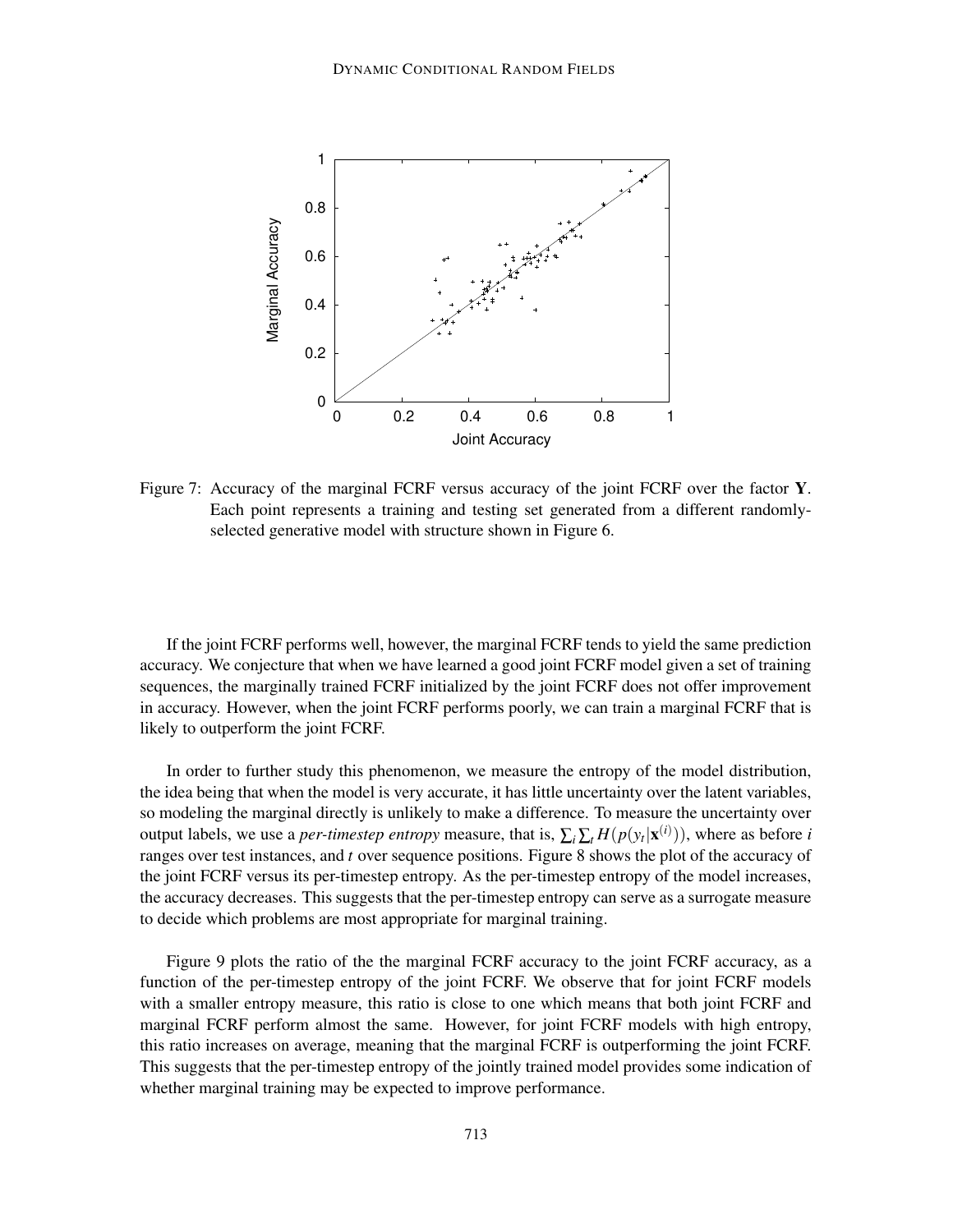

Figure 8: Accuracy of the joint FCRF as a function of the mean per-timestep entropy,  $E(H(p(y_t|\mathbf{x})))$ , averaged over all time steps **t**, and all testing sequences  $\mathbf{x}^{(i)}$ , of the joint FCRF.



Figure 9: Ratio of the accuracy of the marginal FCRF accuracy to the the joint FCRF accuracy, as a function of the mean per-timestep entropy of the joint FCRF.

#### **4.4 Cascaded Training for Transfer Learning**

In this section, we consider an application of DCRFs to transfer learning, both as an additional application of DCRFs, and as an evaluation of the cascaded training procedure described in Section 3.3.3. The task is to extract the details of an academic seminar—including its starting time, ending time, location, and speaker—from an email announcement. The data is a collection of 485 e-mail messages announcing seminars at Carnegie Mellon University, gathered by Freitag (1998), and has been the subject of much previous work using a wide variety of learning methods. Despite all this work, however, the best reported systems have precision and recall on speaker names and locations of only about 75%—too low to use in a practical system. This task is so challenging because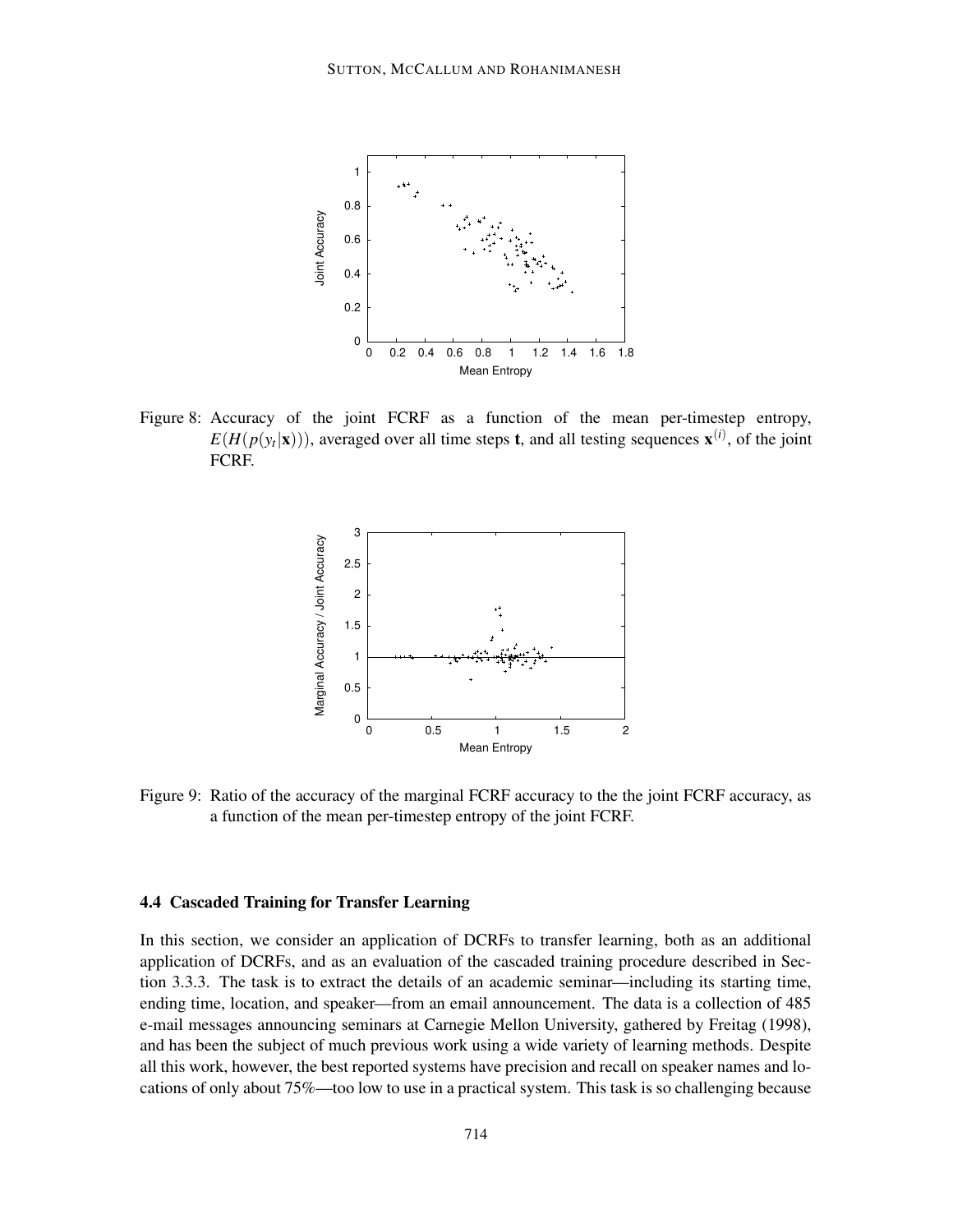| $w_t = w$                                                        |
|------------------------------------------------------------------|
| $w_t$ matches [A-Z] [a-z] +                                      |
| $w_t$ matches $[A-Z][A-Z]+$                                      |
| $w_t$ matches [A-Z]                                              |
| $w_t$ matches $[A-Z]+$                                           |
| $w_t$ matches $[A-Z]+[a-z]+[A-Z]+[a-z]$                          |
| $w_t$ appears in list of first names,                            |
| last names, honorifics, etc.                                     |
| $w_t$ appears to be part of a time followed by a dash            |
| $w_t$ appears to be part of a time preceded by a dash            |
| $w_t$ appears to be part of a date                               |
| $T_t = T$                                                        |
| $q_k(\mathbf{x}, t + \delta)$ for all k and $\delta \in [-4, 4]$ |

Table 6: Input features  $q_k(\mathbf{x},t)$  for the seminars data. In the above  $w_t$  is the word at position *t*,  $T_t$ is the POS tag at position *t*, *w* ranges over all words in the training data, and *T* ranges over all Penn Treebank part-of-speech tags. The "appears to be" features are based on hand-designed regular expressions that can span several tokens.

| System            |                             | stime | etime | location | speaker | overall |
|-------------------|-----------------------------|-------|-------|----------|---------|---------|
| WHISK             | Soderland (1999)            | 92.6  | 86.1  | 66.6     | 18.3    | 65.9    |
| <b>SRV</b>        | Freitag (1998)              | 98.5  | 77.9  | 72.7     | 56.3    | 76.4    |
| <b>HMM</b>        | Frietag and McCallum (1999) | 98.5  | 62.1  | 78.6     | 76.6    | 78.9    |
| <b>RAPIER</b>     | Califf and Mooney (1999)    | 95.9  | 94.6  | 73.4     | 53.1    | 79.3    |
| SNOW-IE           | Roth and Wen-tau Yih (2001) | 99.6  | 96.3  | 75.2     | 73.8    | 86.2    |
| $(LP)^2$          | Ciravegna (2001)            | 99.0  | 95.5  | 75.0     | 77.6    | 86.8    |
| CRF (no transfer) | This paper                  | 99.1  | 97.3  | 81.0     | 73.7    | 87.8    |
| FCRF (cascaded)   | This paper                  | 99.2  | 96.0  | 84.3     | 74.2    | 88.4    |
| FCRF (joint)      | This paper                  | 99.1  | 96.0  | 85.3     | 76.3    | 89.2    |

Table 7: Comparison of  $F_1$  performance on the seminars data. Joint decoding performs significantly better than cascaded decoding. The overall column is the mean of the other four. (This table was adapted from Peshkin and Pfeffer (2003).)

the messages are written by many different people, who each have different ways of presenting the announcement information.

Because the task includes finding locations and person names, the output of a named-entity tagger is a useful feature. It is not a perfectly indicative feature, however, because many other kinds of person names appear in seminar announcements—for example, names of faculty hosts, departmental secretaries, and sponsors of lecture series. For example, the token *Host:* indicates strongly that what follows is a person name, but that person is not the seminar's speaker.

Even so, named-entity predictions do improve performance on this task. Therefore, we wish to do transfer learning from the named-entity task to the seminar announcement task. We do not have data that is labeled for both named-entity and seminar fields, so we use the cascaded training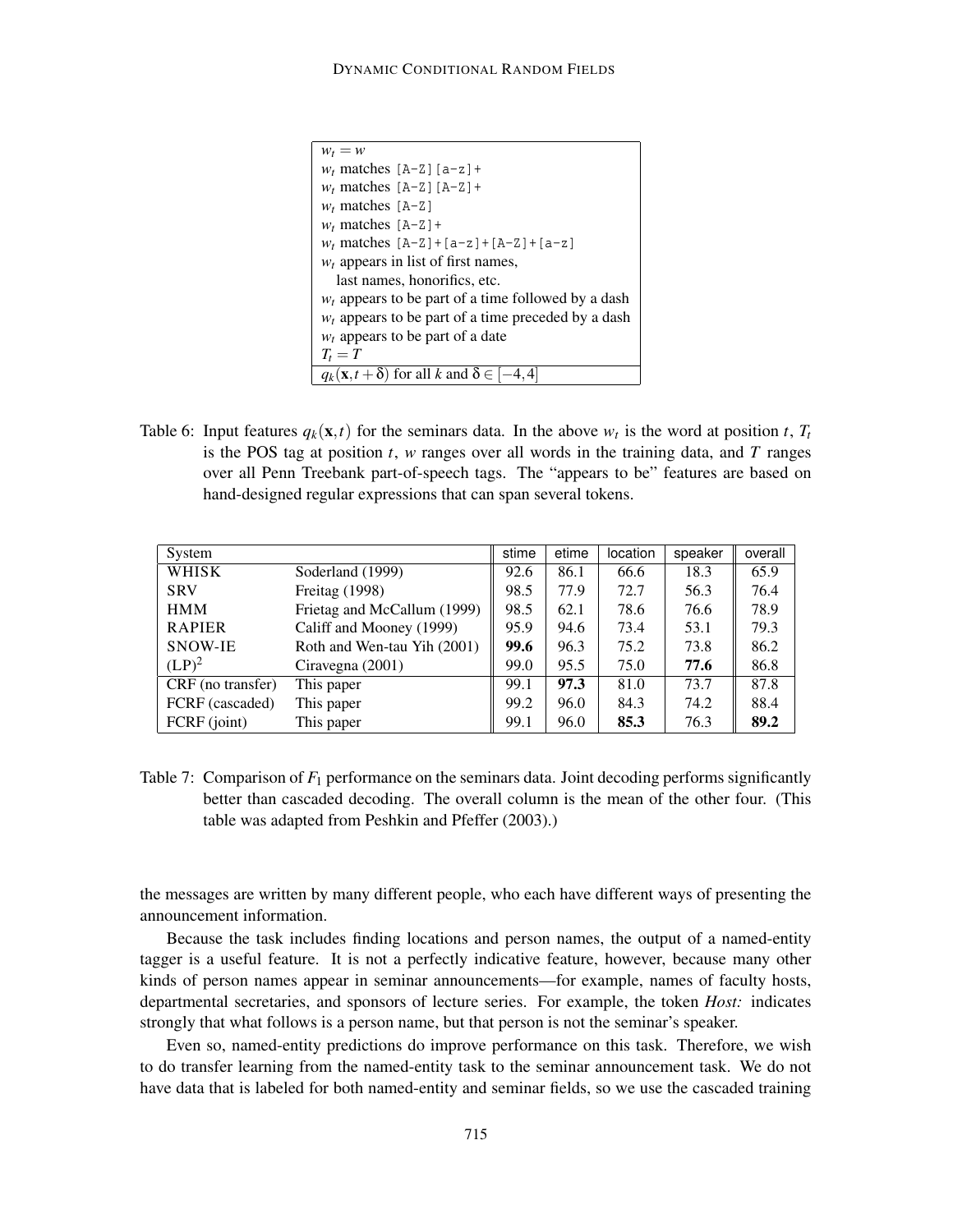

Figure 10: Learning curves for the seminars data set on the speaker field, averaged over 10-fold cross validation. Joint training performs equivalently to cascaded decoding with 25% more data.

procedure in Section 3.3.3. We are interested in two comparisons: (a) between the FCRF trained to incorporate transfer and a comparable linear-chain CRF, and (b) at test time, between cascaded decoding or joint decoding. By *cascaded decoding*, we mean an analogous procedure to cascaded training, in which the maximum-value assignment to the first level of the DCRF is computed without reference to the second level, then this assignment is clamped and decoding proceeds in the second level only. By *joint decoding*, we mean standard max-product inference in the full FCRF. We might expect joint decoding to perform better because of helpful feedback between the tasks: Information from the seminar-field predictions can improve named-entity predictions, which in turn improve the seminar-field predictions.

We use the predictions from a CRF named-entity tagger that we train on the standard CoNLL 2003 English data set. The CoNLL 2003 data set consists of newswire articles from Reuters labeled as either people, locations, organizations, or miscellaneous entities. It is much larger than the seminar announcements data set. While the named-entity data contains 203,621 tokens for training, the seminar announcements data set contains only slightly over 60,000 training tokens.

Previous work on the seminars data has used a one-field-per-document evaluation. That is, for each field, the CRF selects a single field value from its Viterbi path, and this extraction is counted as correct if it exactly matches any of the true field mentions in the document. We compute precision and recall following this convention, and report their harmonic mean *F*1. As in the previous work, we use 10-fold cross validation with a 50/50 training/test split. We use a spherical Gaussian prior on parameters with variance  $\sigma^2 = 0.5$ .

We evaluate whether joint decoding with cascaded training performs better than cascaded training and decoding. Table 7 compares cascaded and joint decoding for CRFs with other previous results from the literature.<sup>4</sup> The features we use are listed in Table 6. Although previous work has

<sup>4.</sup> We omit one relevant paper (Peshkin and Pfeffer, 2003) because its evaluation method differs from all the other previous work.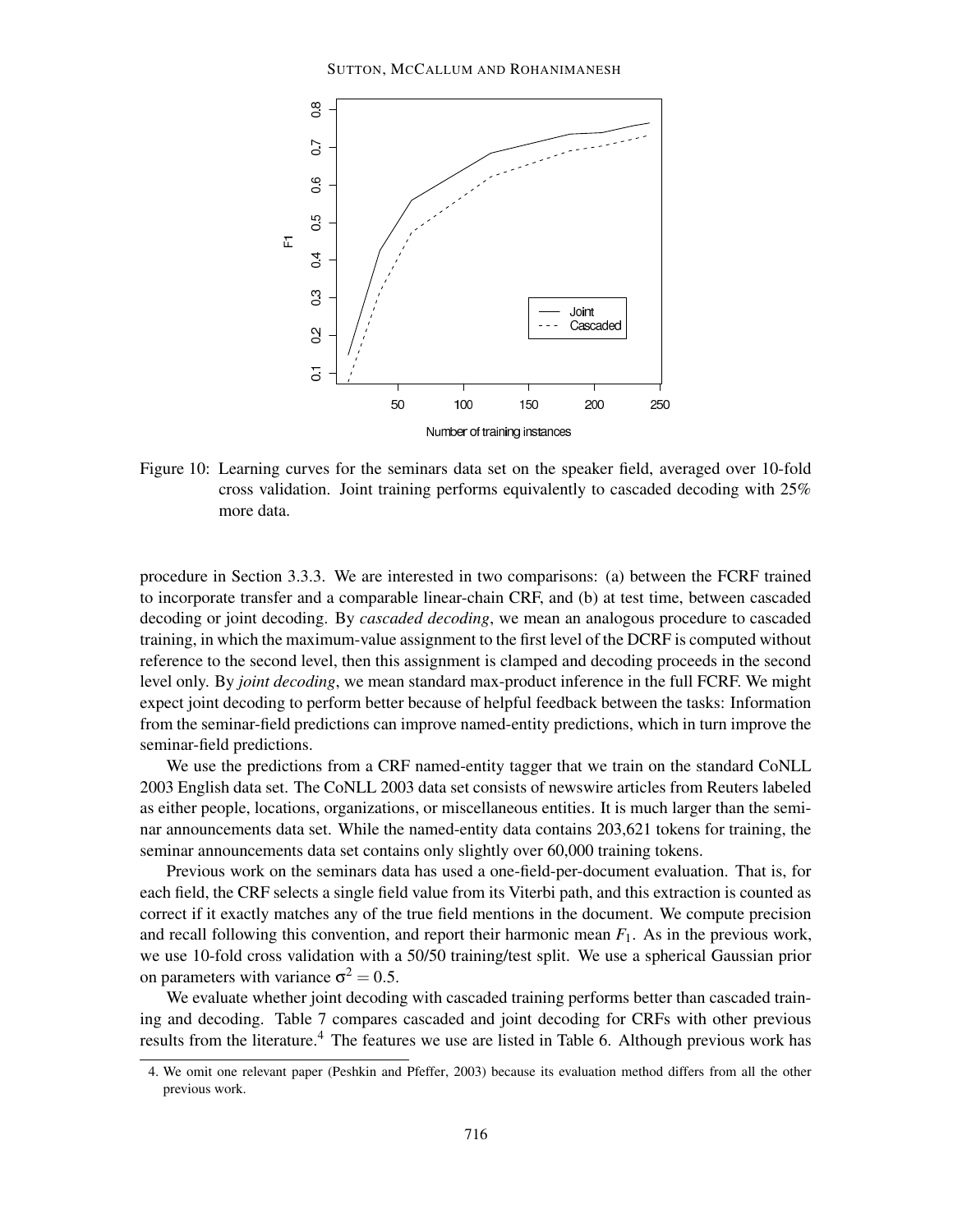used very different feature sets from ours, all of our models use exactly the same features, including the no-transfer CRF baseline.

On the most challenging fields, location and speaker, cascaded transfer is more accurate than no transfer at all, and joint decoding is more accurate than cascaded decoding. In particular, for speaker, we see an error reduction of 8% by using joint decoding over cascaded. The difference in F1 between cascaded and joint decoding is statistically significant for speaker (paired *t*-test; *p*  $= 0.017$ ) but only marginally significant for location ( $p = 0.067$ ). Our results are competitive with previous work; for example, on location, the CRF is more accurate than any of the existing systems, and the CRF has the highest overall performance, that is, averaged over all fields, than the previously reported systems.

Figure 10 shows the difference in performance between joint and cascaded decoding as a function of training set size. Cascaded decoding with the full training set of 242 emails performs equivalently to joint decoding on only 181 training instances, a 25% reduction in the training set.

Examining the trained models, we can observe errors made by the general-purpose named entity tagger, and how they can be corrected by considering the seminars labels. In newswire text, long runs of capitalized words are rare, often indicating the name of an entity. In email announcements, runs of capitalized words are common in formatted text blocks like:

Location: Baker Hall Host: Michael Erdmann

In this type of situation, the general named entity tagger often mistakes *Host:* for the name of an entity, especially because the word preceding *Host* is also capitalized. On one of the cross-validated testing sets, of 80 occurrences of the word *Host:*, the named-entity tagger labels 52 as some kind of entity. When joint decoding is used, however, only 20 occurrences are labeled as entities. Recall that in both of these settings, training is performed in exactly the same way; the only difference is that joint decoding takes into account information about the seminar labels when choosing named-entity labels. This is an example of how domain-specific information from the main task can improve performance on a more standard, general-purpose subtask.

# **5. Related Work**

Since the original work on conditional random fields (Lafferty et al., 2001), there has been much interest in training discriminative models with more general graphical structures. One of the first such applications was relational Markov networks (Taskar et al., 2002), which were first applied to collective classification of Web pages. There has also been interest in grid-structured loopy CRFs for computer vision (He et al., 2004; Kumar and Hebert, 2003), in which jointly-trained Markov random fields are a classical technique. Another type of structured problem which has seen some attention in the literature is discriminative learning of distributions over context-free parse trees, in which training has done done using max-margin methods (Taskar et al., 2004b; McDonald et al., 2005) and perceptron-like methods (Viola and Narasimhan, 2005).

The marginal DCRF is an example of a CRF with latent variables, a model class that has received some recent attention. Recent examples of latent variable CRFs include Quattoni et al. (2005), in which the latent variables label parts of an object in an image, and McCallum et al. (2005), in which the latent structure is an alignment of two sequences. The training techniques described here here can be applied more generally to latent-variable CRFs. Alternatively, latent-variable CRFs can be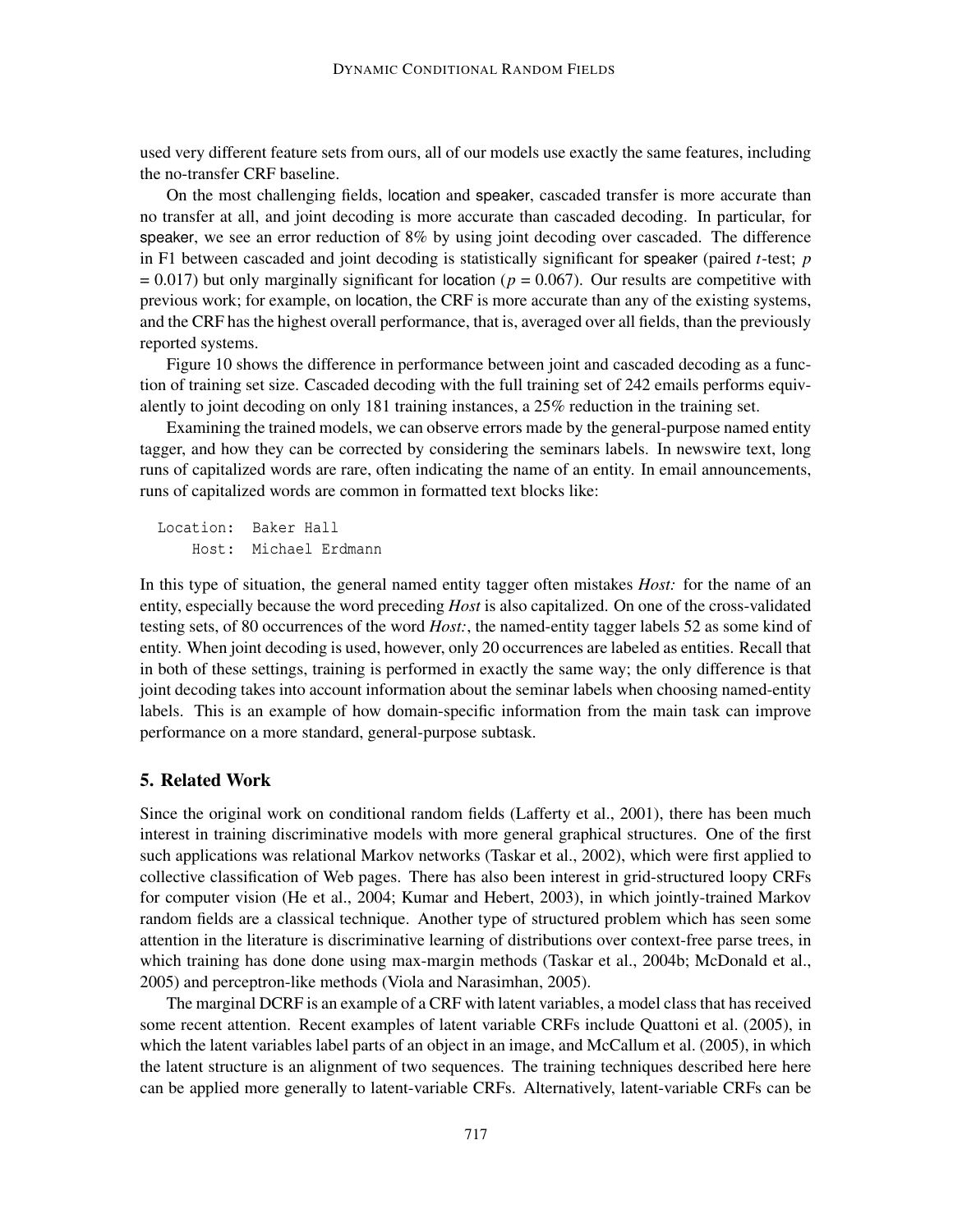trained using EM (McCallum et al., 2005), which is described in general in Sutton and McCallum (2006). Latent-variable CRFs are closely related to neural networks, and many training techniques from that literature can be applied here.

Currently, the most popular alternative approaches to training structured discriminative models are maximum-margin training (Taskar et al., 2004a; Altun et al., 2003), and perceptron training (Collins, 2002), which has been especially popular in NLP because of its ease of implementation.

The factorial CRF that we present here should not be confused with the factorial Markov random fields that have been proposed in the computer vision community (Kim and Zabih, 2002). In that model, each of the factors is a grid, rather than a chain, and they interact through a directed model, as in a factorial HMM.

The DCRF application to transfer learning in Section 4.4 is reminiscent of stacking (Wolpert, 1992). The most notable difference is that because the levels are decoded jointly, information from later levels can affect the decisions made about earlier ones.

Finally, some results presented here have appeared in earlier conference versions, in particular the results on noun-phrase chunking (Sutton et al., 2004) and transfer learning (Sutton and McCallum, 2005).

## **6. Conclusions**

Dynamic CRFs are conditionally-trained undirected sequence models with repeated graphical structure and tied parameters. They combine the best of both conditional random fields and the widely successful dynamic Bayesian networks (DBNs). DCRFs address difficulties both of DBNs, by easily incorporating arbitrary overlapping input features, and of previous conditional models, by allowing more complex dependence between labels. Inference in DCRFs can be done using approximate methods, and training can be done by maximum a posteriori estimation.

Empirically, we have shown that factorial CRFs can be used to jointly perform several labeling tasks at once, sharing information between them. Such a joint model performs better than a model that does the individual labeling tasks sequentially, and has potentially many practical implications, because cascaded models are ubiquitous in NLP. Also, we have shown that using approximate inference leads to lower total training time with no loss in accuracy.

In future research, we plan to explore other inference methods to make training more efficient, including expectation propagation (Minka, 2001b), contrastive divergence (Hinton, 2002) and variational approximations. Finally, investigating other DCRF structures, such as hierarchical CRFs and DCRFs with memory of previous labels, could lead to applications into many of the tasks to which DBNs have been applied, including object recognition, speech processing, and bioinformatics.

# **Acknowledgments**

We thank three anonymous reviewers for many helpful comments on an earlier version of this work, and we thank Kevin Murphy for helpful conversations. This work was supported in part by the Center for Intelligent Information Retrieval; by SPAWARSYSCEN-SD grant number N66001-02- 1-8903; by the Defense Advanced Research Projects Agency (DARPA), through the Department of the Interior, NBC, Acquisition Services Division, under contract number NBCHD030010; by the Central Intelligence Agency, the National Security Agency and National Science Foundation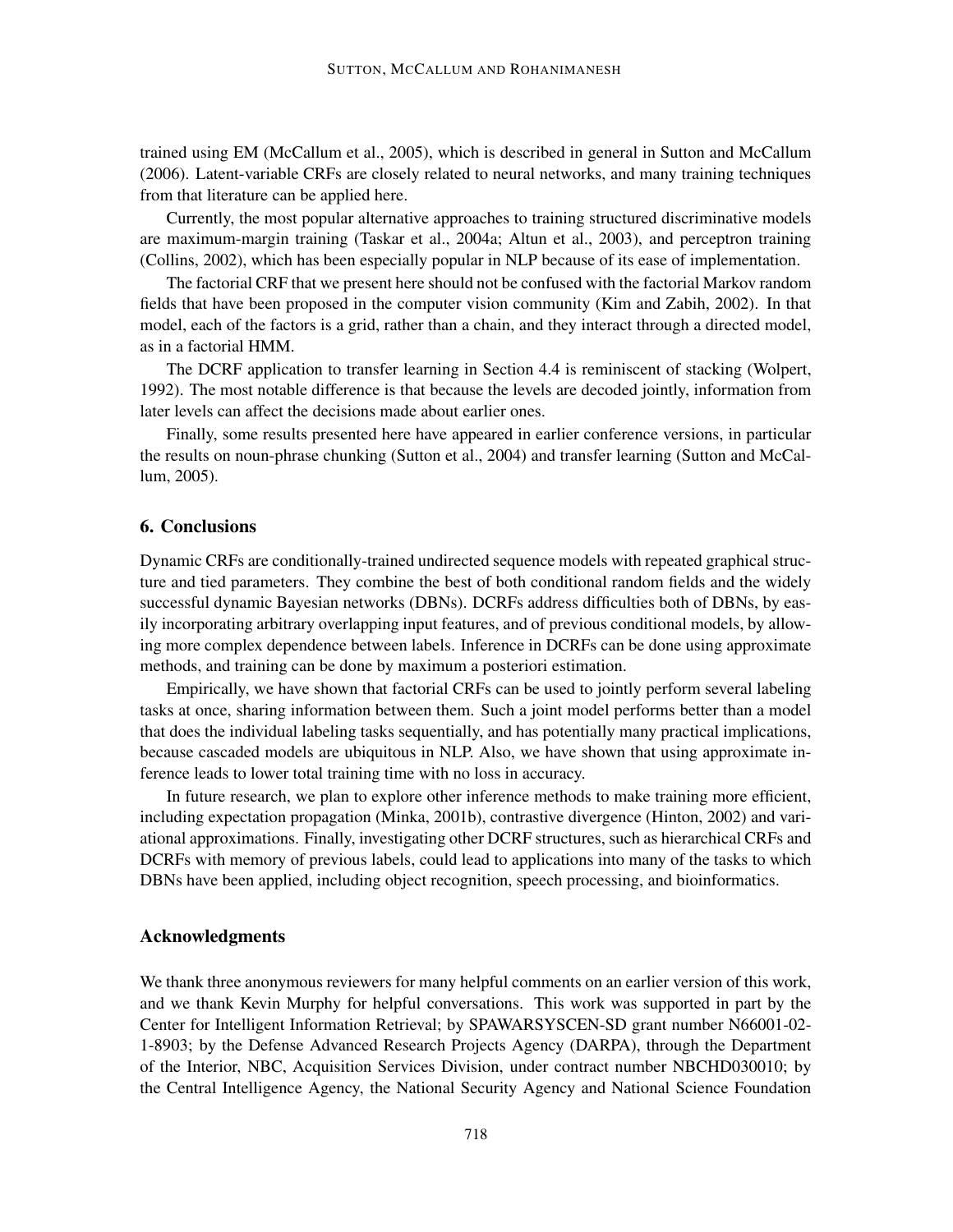under NSF grants #IIS-0427594 and #IIS-0326249; and in part by the Defense Advanced Research Projects Agency (DARPA) under contract number HR0011-06-C-0023. Any opinions, findings and conclusions or recommendations expressed in this material are the authors' and do not necessarily reflect those of the sponsors.

# **References**

- Srinivas M. Aji, Gavin B. Horn, and Robert J. McEliece. On the convergence of iterative decoding on graphs with a single cycle. In *Proc. IEEE Int'l Symposium on Information Theory*, 1998.
- Yasemin Altun, Ioannis Tsochantaridis, and Thomas Hofmann. Hidden Markov support vector machines. In *International Conference on Machine Learning (ICML)*, 2003.
- Adam L. Berger, Stephen A. Della Pietra, and Vincent J. Della Pietra. A maximum entropy approach to natural language processing. *Computational Linguistics*, 22(1):39–71, 1996.
- Jeff Bilmes. Graphical models and automatic speech recognition. In M. Johnson, S.P. Khudanpur, M. Ostendorf, and R. Rosenfeld, editors, *Mathematical Foundations of Speech and Language Processing*. Springer-Verlag, 2003.
- Eric Brill. Some advances in rule-based part of speech tagging. In *National Conference on Artificial Intelligence (AAAI)*, 1994.
- Hung H. Bui, Svetha Venkatesh, and Geoff West. Policy recognition in the Abstract Hidden Markov Model. *Journal of Artificial Intelligence Research*, 17, 2002.
- Mary Elaine Califf and Raymond J. Mooney. Relational learning of pattern-match rules for information extraction. In *National Conference on Artificial Intelligence (AAAI)*, pages 328–334, 1999.
- Fabio Ciravegna. Adaptive information extraction from text by rule induction and generalisation. In *International Joint Conference on Artificial Intelligence (ICML)*, 2001.
- Michael Collins. Discriminative training methods for hidden Markov models: Theory and experiments with perceptron algorithms. In *Conference on Empirical Methods in Natural Language Processing (EMNLP)*, 2002.
- Thomas Dean and Keiji Kanazawa. A model for reasoning about persistence and causation. *Computational Intelligence*, 5(3):142–150, 1989.
- Gal Elidan, Ian McGraw, and Daphne Koller. Residual belief propagation: Informed scheduling for asynchronous message passing. In *Conference on Uncertainty in Artificial Intelligence (UAI)*, 2006.
- Shai Fine, Yoram Singer, and Naftali Tishby. The hierarchical hidden Markov model: Analysis and applications. *Machine Learning*, 32(1):41–62, 1998.
- Dayne Freitag. *Machine Learning for Information Extraction in Informal Domains*. PhD thesis, Carnegie Mellon University, 1998.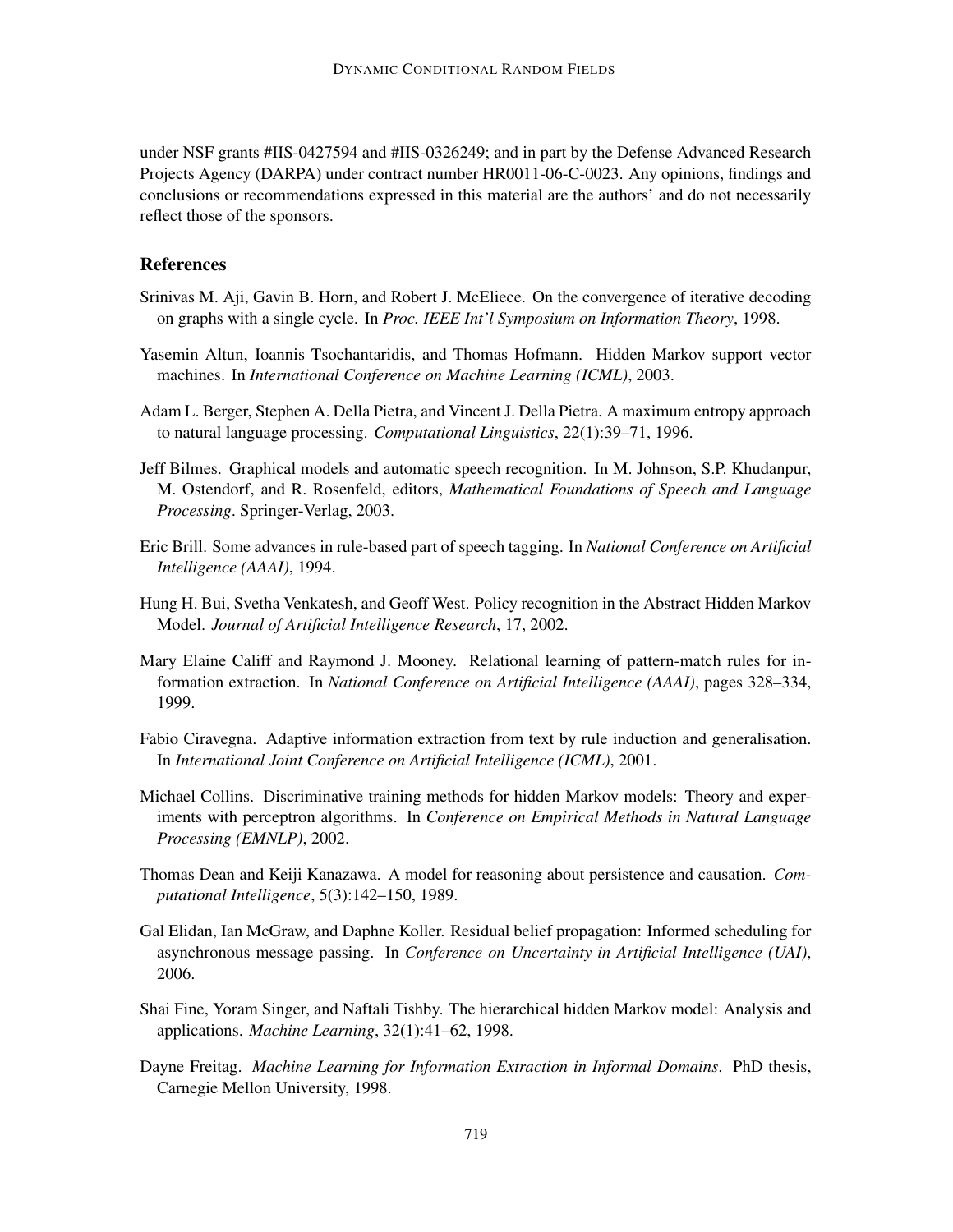- Dayne Frietag and Andrew McCallum. Information extraction with HMMs and shrinkage. In *AAAI Workshop on Machine Learning for Information Extraction*, 1999.
- Zoubin Ghahramani and Michael I. Jordan. Factorial hidden Markov models. *Machine Learning*, (29):245–273, 1997.
- Xuming He, Richard S. Zemel, and Miguel Á. Carreira-Perpinian. Multiscale conditional random fields for image labelling. In *IEEE Computer Society Conference on Computer Vision and Pattern Recognition*, 2004.
- Geoffrey E. Hinton. Training products of experts by minimizing contrastive divergence. *Neural Computation*, 14:1771–1800, 2002.
- Junhwan Kim and Ramin Zabih. Factorial Markov random fields. In *European Conference on Computer Vision (ECCV)*, pages 321–334, 2002.
- Taku Kudo and Yuji Matsumoto. Chunking with support vector machines. In *Conference of the North American Chapter of the Association for Computation Linguistics (NAACL)*, 2001.
- Sanjiv Kumar and Martial Hebert. Discriminative fields for modeling spatial dependencies in natural images. In Sebastian Thrun, Lawrence Saul, and Bernhard Schölkopf, editors, *Advances in Neural Information Processing Systems (NIPS) 16*. MIT Press, Cambridge, MA, 2003.
- John Lafferty, Andrew McCallum, and Fernando Pereira. Conditional random fields: Probabilistic models for segmenting and labeling sequence data. *International Conference on Machine Learning (ICML)*, 2001.
- Robert Malouf. A comparison of algorithms for maximum entropy parameter estimation. In Dan Roth and Antal van den Bosch, editors, *Conference on Natural Language Learning (CoNLL)*, pages 49–55, 2002.
- Christopher D. Manning and Hinrich Schütze. *Foundations of Statistical Natural Language Processing*. The MIT Press, Cambridge, MA, 1999.
- Mitchell P. Marcus, Beatrice Santorini, and Mary Ann Marcinkiewicz. Building a large annotated corpus of English: The Penn Treebank. *Computational Linguistics*, 19(2):313–330, 1993.
- Andrew McCallum and David Jensen. A note on the unification of information extraction and data mining using conditional-probability, relational models. In *IJCAI'03 Workshop on Learning Statistical Models from Relational Data*, 2003.
- Andrew McCallum, Dayne Freitag, and Fernando Pereira. Maximum entropy Markov models for information extraction and segmentation. In *International Conference on Machine Learning (ICML)*, pages 591–598. Morgan Kaufmann, San Francisco, CA, 2000.
- Andrew McCallum, Kedar Bellare, and Fernando Pereira. A conditional random field for discriminatively-trained finite-state string edit distance. In *Conference on Uncertainty in AI (UAI)*, 2005.
- Ryan McDonald, Koby Crammer, and Fernando Pereira. Online large-margin training of dependency parsers. In *Proceedings of the Annual Meeting of the ACL*, pages 91–98, 2005.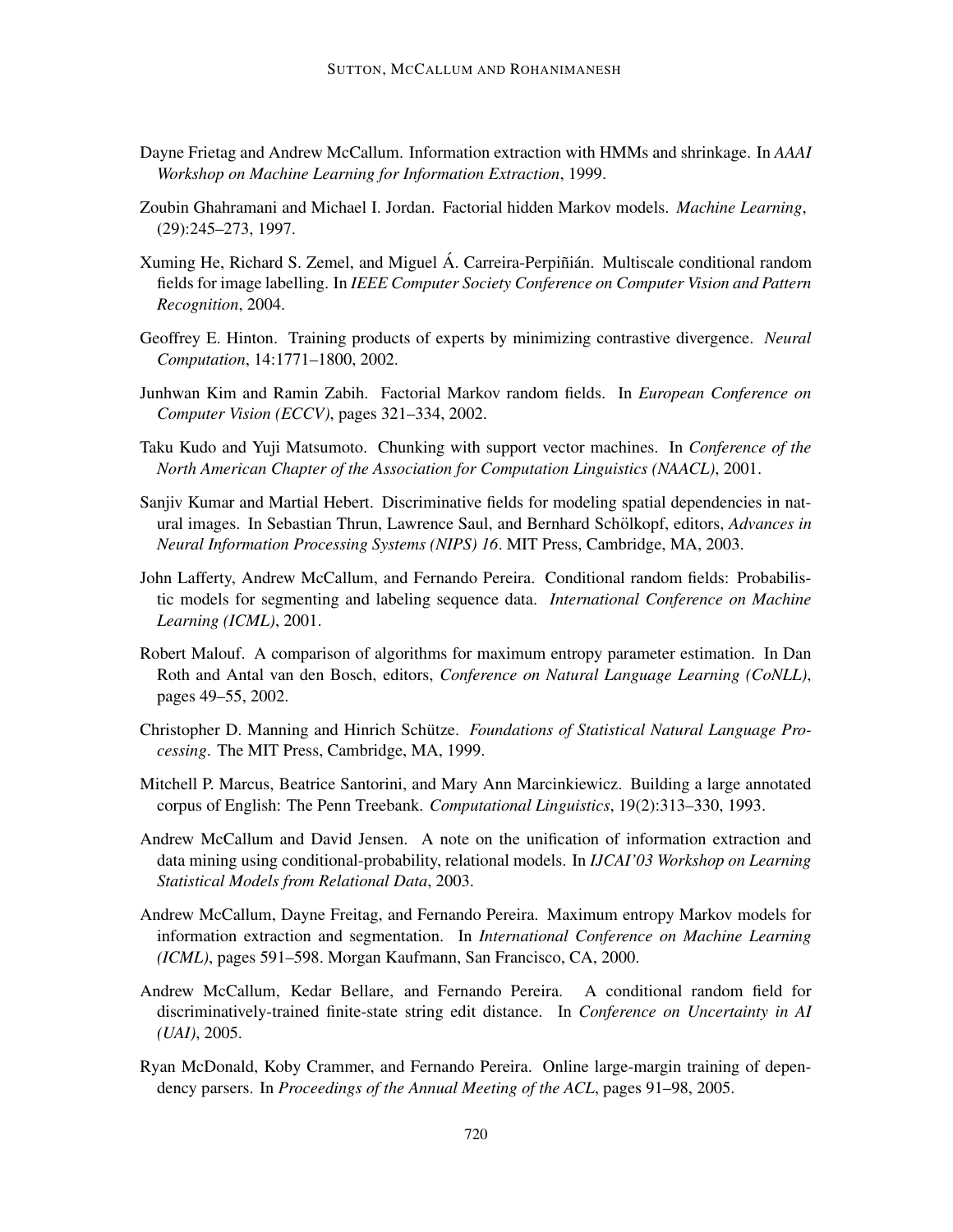- Thomas P. Minka. The EP energy function and minimization schemes. http://research. microsoft.com/˜minka/papers/ep/minka-ep-energy.pdf, 2001a.
- Tom Minka. Divergence measures and message passing. Technical Report MSR-TR-2005-173, Microsoft Research, 2005.
- Tom Minka. *A family of algorithms for approximate Bayesian inference*. PhD thesis, MIT, 2001b.
- Mehryar Mohri, Fernando Pereira, and Michael Riley. Weighted finite-state transducers in speech recognition. *Computer Speech and Language*, 16(1):69–88, 2002.
- Kevin Murphy and Mark A. Paskin. Linear time inference in hierarchical HMMs. In *Advances in Neural Information Processing Systems (NIPS)*, 2001.
- Kevin P. Murphy. *Dynamic Bayesian Networks: Representation, Inference and Learning*. PhD thesis, U.C. Berkeley, July 2002.
- Kevin P. Murphy, Yair Weiss, and Michael I. Jordan. Loopy belief propagation for approximate inference: An empirical study. In *Conference on Uncertainty in Artificial Intelligence (UAI)*, pages 467–475, 1999.
- Ara V. Nefian, Luhong Liang, Xiaobo Pi, Liu Xiaoxiang, Crusoe Mao, and Kevin Murphy. A coupled HMM for audio-visual speech recognition. In *IEEE Int'l Conference on Acoustics, Speech and Signal Processing*, pages 2013–2016, 2002.
- Jorge Nocedal and Stephen J. Wright. *Numerical Optimization*. Springer-Verlag, New York, 1999. ISBN 0-387-98793-2.
- Leonid Peshkin and Avi Pfeffer. Bayesian information extraction network. In *International Joint Conference on Artificial Intelligence (IJCAI)*, 2003.
- David Pinto, Andrew McCallum, Xing Wei, and W. Bruce Croft. Table extraction using conditional random fields. In *Proceedings of the ACM SIGIR*, 2003.
- Ariadna Quattoni, Michael Collins, and Trevor Darrell. Conditional random fields for object recognition. In Lawrence K. Saul, Yair Weiss, and Léon Bottou, editors, *Advances in Neural Information Processing Systems 17*, pages 1097–1104. MIT Press, Cambridge, MA, 2005.
- Lawrence R. Rabiner. A tutorial on hidden Markov models and selected applications in speech recognition. *Proceedings of the IEEE*, 77(2):257 – 286, 1989.
- Lance A. Ramshaw and Mitchell P. Marcus. Text chunking using transformation-based learning. In *Proceedings of the Third ACL Workshop on Very Large Corpora*, 1995.
- Adwait Ratnaparkhi. A maximum entropy model for part-of-speech tagging. In *Conference on Empirical Methods in Natural Language Proceeding (EMNLP)*, 1996.
- Dan Roth and Wen-tau Yih. Relational learning via propositional algorithms: An information extraction case study. In *International Joint Conference on Artificial Intelligence (IJCAI)*, pages 1257–1263, 2001.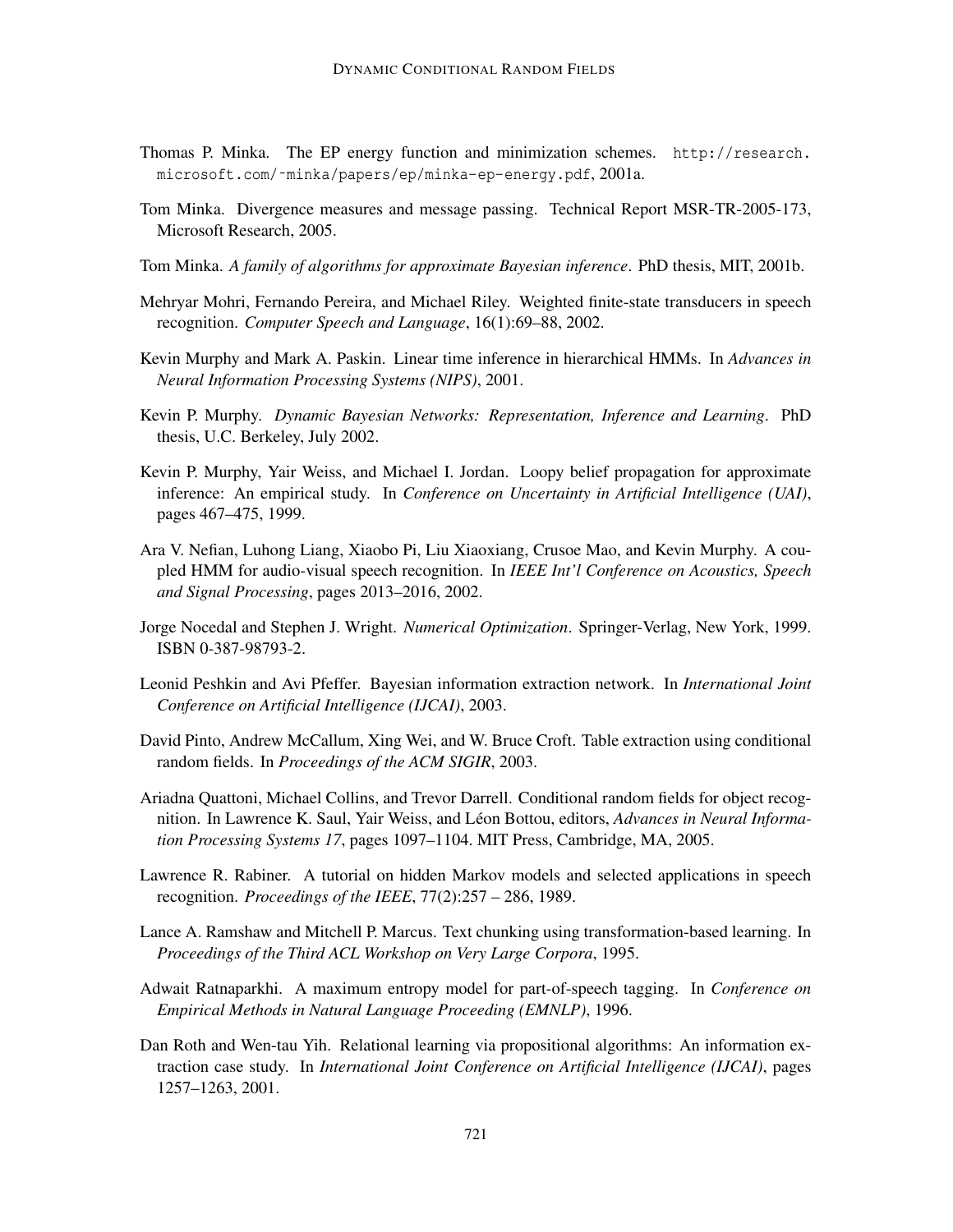- Erik F. Tjong Kim Sang and Sabine Buchholz. Introduction to the CoNLL-2000 shared task: Chunking. In *Proceedings of CoNLL-2000 and LLL-2000*, 2000. See http://lcg-www.uia.ac.be/ ˜erikt/research/np-chunking.html.
- Fei Sha and Fernando Pereira. Shallow parsing with conditional random fields. In *Conference on Human Language Technology and North American Association for Computational Linguistics (HLT-NAACL)*, pages 213–220, 2003.
- Marios Skounakis, Mark Craven, and Soumya Ray. Hierarchical hidden Markov models for information extraction. In *Proceedings of the 18th International Joint Conference on Artificial Intelligence*, 2003.
- Stephen Soderland. Learning information extraction rules for semi-structured and free text. *Machine Learning*, pages 233–272, 1999.
- Charles Sutton and Andrew McCallum. Composition of conditional random fields for transfer learning. In *Conference on Human Language Technology and Empirical Methods in Natural Language Processing (HLT-EMNLP)*, 2005.
- Charles Sutton and Andrew McCallum. An introduction to conditional random fields for relational learning. In Lise Getoor and Ben Taskar, editors, *Introduction to Statistical Relational Learning*. MIT Press, 2006. To appear.
- Charles Sutton, Khashayar Rohanimanesh, and Andrew McCallum. Dynamic conditional random fields: Factorized probabilistic models for labeling and segmenting sequence data. In *International Conference on Machine Learning (ICML)*, 2004.
- Ben Taskar, Pieter Abbeel, and Daphne Koller. Discriminative probabilistic models for relational data. In *Conference on Uncertainty in Artificial Intelligence (UAI)*, 2002.
- Ben Taskar, Carlos Guestrin, and Daphne Koller. Max-margin Markov networks. In Sebastian Thrun, Lawrence Saul, and Bernhard Schölkopf, editors, *Advances in Neural Information Processing Systems 16*. MIT Press, Cambridge, MA, 2004a.
- Ben Taskar, Dan Klein, Michael Collins, Daphne Koller, and Chris Manning. Max-margin parsing. In *Empirical Methods in Natural Language Processing (EMNLP04)*, 2004b.
- Georgios Theocharous, Khashayar Rohanimanesh, and Sridhar Mahadevan. Learning hierarchical partially observable Markov decision processes for robot navigation. In *Proceedings of the IEEE Conference on Robotics and Automation*, 2001.
- Paul Viola and Mukund Narasimhan. Learning to extract information from semi-structured text using a discriminative context free grammar. In *Proceedings of the ACM SIGIR*, 2005.
- S.V.N. Vishwanathan, Nicol N. Schraudolph, Mark W. Schmidt, and Kevin Murphy. Accelerated training of conditional random fields with stochastic meta-descent. In *International Conference on Machine Learning (ICML)*, pages 969–976, 2006.
- Martin Wainwright. *Stochastic processes on graphs with cycles: geometric and variational approaches*. PhD thesis, MIT, 2002.